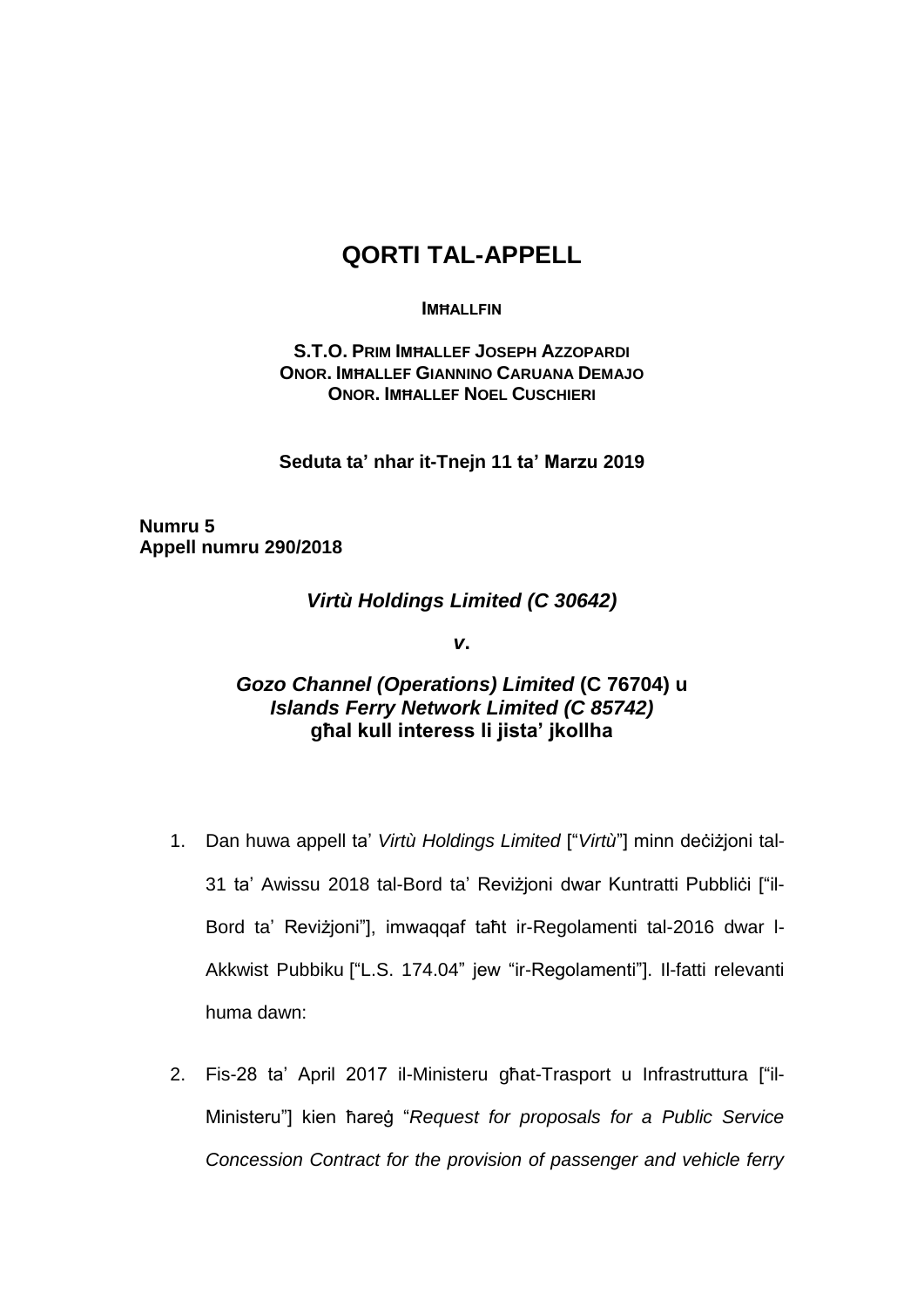*services between Malta and Gozo*". B'dan id-dokument il-Ministeru stieden offerti għal servizz għat-trasport ta' passiġġieri u vetturi bejn iċ-Ċirkewwa u l-Imġarr, Għawdex, permezz ta' bastiment konvenzjonali, u għal servizz għat-trasport ta' passiġġieri bejn il-Belt Valletta u l-Imġarr permezz ta' *fast ferry*.

- 3. Fit-13 ta' Ġunju 2017 *Gozo Channel (Operations) Limited* ["*Gozo Channel*"] ħarġet dak li sejħet "*Preliminary Market Consultation*" bi stedina għal operaturi ekonomiċi biex flimkien magħha jitfgħu offerta waħda għas-sejħa tal-Ministeru. Għal din l-istedina ta' *Gozo Channel* wieġbet *Virtù* fost oħrajn, u l-kumitat ta' għażla mwaqqaf minn *Gozo Channel* kien tal-fehma illi l-offerta ta' *Virtù* kienet l-aktar waħda vantaġġuża u illi dik l-offerta biss kienet teknikament konformi malkondizzjonijiet tal-istedina.
- 4. Ġara iżda illi l-Ministeru ħassar is-sejħa għal offerti li kien għamel fit-28 ta' April 2017 u ħareġ oħra fis-26 ta' Jannar 2018. Din id-darba saret sejħa għal offerti għal servizz ta' trasport mhux biss bejn iċ-Ċirkewwa u l-Imġarr u bejn il-Belt Valletta u l-Imġarr, bħal fl-ewwel sejħa, iżda wkoll għal servizz ta' *fast ferry* bejn lokalitajiet oħrajn f'Malta. Għalhekk *Gozo Channel* reġgħet ħarġet "*Preliminary Market*  Consultation" ieħor bi stedina għal operaturi ekonomiċi biex flimkien magħha jitfgħu offerta waħda għal din it-tieni sejħa tal-Ministeru.
- 5. *Virtù* reġgħet wieġbet għal din it-tieni stedina ta' *Gozo Channel* u wieġbet ukoll, fost oħrajn, *Islands Ferry Network Limited* ["*Islands Ferry*"].

**2**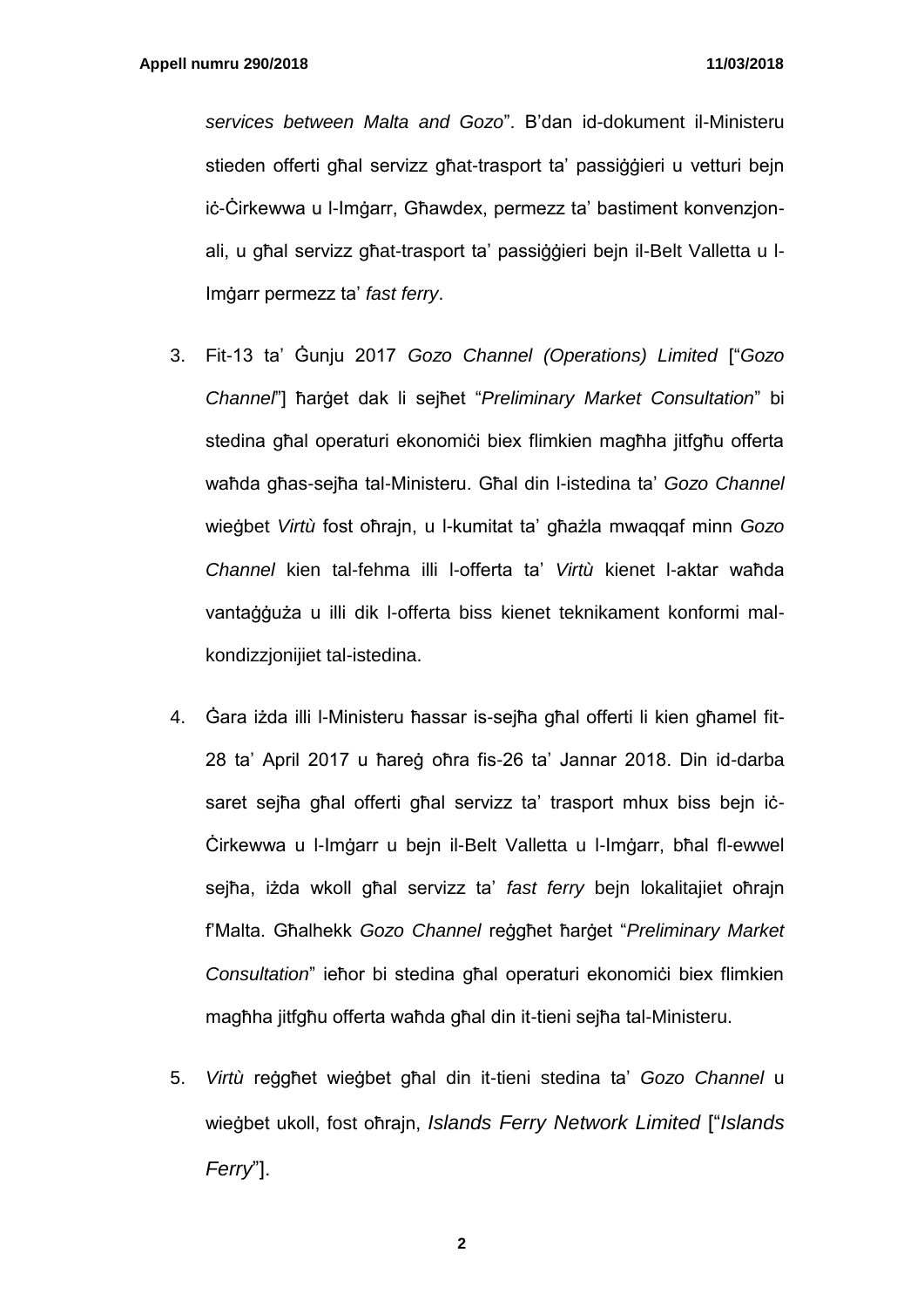- 6. B'ittra tat-13 ta' April 2018 *Gozo Channel* għarrfet lil *Virtù* illi l-offerta tagħha ma kinitx sejra tintlaqa' u illi sejra tintlaqa', minflok, l-offerta ta' *Islands Ferry*. Sussegwentement sar ftehim ta' *charterparty* bejn *Gozo Channel* u *Islands Ferry* li bih *Islands Ferry* ntrabtet li tikri bi ħlas *fast ferry* lil *Gozo Channel* fil-każ illi din tingħata l-kuntratt mill-Ministeru.
- 7. B'ittra tal-20 ta' April 2018 *Virtù* ressqet oġġezzjoni quddiem il-Bord ta' Reviżjoni b'talba biex titħassar id-deċiżjoni ta' *Gozo Channel* għarraġuni illi *Islands Ferry* ma kellhiex:
	- »i. the technical capabilities to meet the requirements set (directly or indirectly) by *Gozo Channel*;
	- »ii. the necessary experience to meet the requirements set (directly or indirectly) by *Gozo Channel*;
	- »iii. the necessary economic standing to meet the requirements set (directly or indirectly) by *Gozo Channel.*«
- 8. Bid-deċiżjoni tal-31 ta' Awissu 2018, li minnha sar dan l-appell, il-Bord ta' Reviżjoni iddeċieda, effettivament, illi l-istedina magħmula minn *Gozo Channel* ma kinitx sejħa għal kuntratt pubbliku li jaqa' taħt ir-Regolamenti u li għalhekk ma kellux ġurisdizzjoni biex iqis loġġezzjoni.
- 9. Fisser hekk id-deċiżjoni li ma jqisx l-oġġezzjoni ta' *Virtù*:

»This board,

»having noted the objection filed by *Virtù Holdings Limited* (hereinafter referred to as the Appellant) on 20 April 2018, refers to the contentions made by the same Appellants with regards to the "Preliminary Market Consultation – Fast Ferry Services" issued by *Gozo Channel (Operations) Limited* … … …

»… … …

»Whereby the Appellants contend that:

»a) on a preliminary basis, they informed this board that they had filed a complaint to the Director of Contracts to sanction the action taken by *Gozo Channel (Operations)*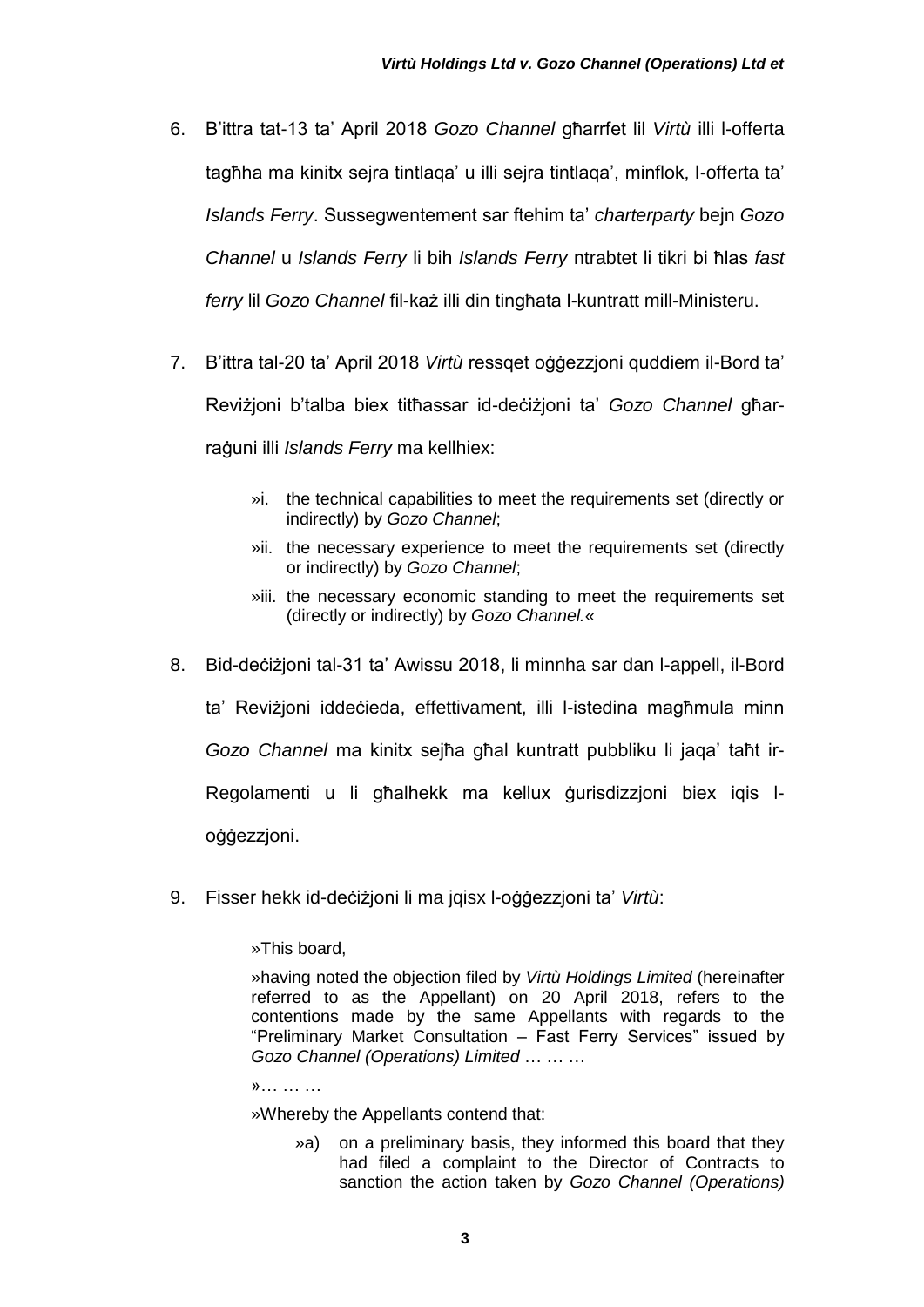*Limited*, for having failed to abide by the provisions of the Public Procurement Regulations and in this regard *Virtù Holdings Limited* are requesting that the decision of this board on this Appeal should be suspended until the Director of Contracts decides on the complaint so submitted by them.

- »b) without prejudice to the above, the Appellants' main grievances are:
	- »i) that the chosen partner by *Gozo Channel (Operations) Limited* (*Gozo Channel*) do not possess the necessary capabilities to operate a "fast ferry service";
	- »ii) same chosen partner docs not have the necessary experience to meet the requirements in operating a "fast ferry service";
	- »iii) that the chosen partner does not have the required economic standing to achieve the desired objective.

»This board has also considered *Gozo Channel (Operations) Limited*'s reasoned letter of reply dated 27 April 2018 and its verbal submissions during the public hearing held on 25 June 2018, in that:

- »a) on a preliminary basis, *Gozo Channel (Operations) Limited* insists that:
	- »i) the remedies provided in the Public Procurement Regulations do not apply to "Preliminary Market Consultations";
	- »ii) the objective of the "Preliminary Market Consultations" does not, in any way, involve a form of public procurement;
	- »iii) in this specific case, *Gozo Channel (Operations) Limited* cannot be considered as the authority for a public procurement, but rather as a prospective bidder for the second PSO<sup>1</sup> tender;
	- »iv) without prejudice to the above, the Appellants maintain that their grievances, brought forward in this appeal, were never contested by the same and, in fact, *Virtù Holdings (Limited)* submitted their offer in the first place.

»This board would respectfully point out that it had decided to hear all the issues raised by the Appellants so as to establish and determine the nature of this "Preliminary Market Consultation"' and whether such an invitation constitutes a public procurement which is regulated by the Public Procurement Regulations.

»i) With regards to *Virtù Holdings Limited*'s preliminary plea whereby the latter requested that the decision of this board is not delivered pending the reply to their letter to the

l

»… … …

<sup>1</sup> Public Service Obligation.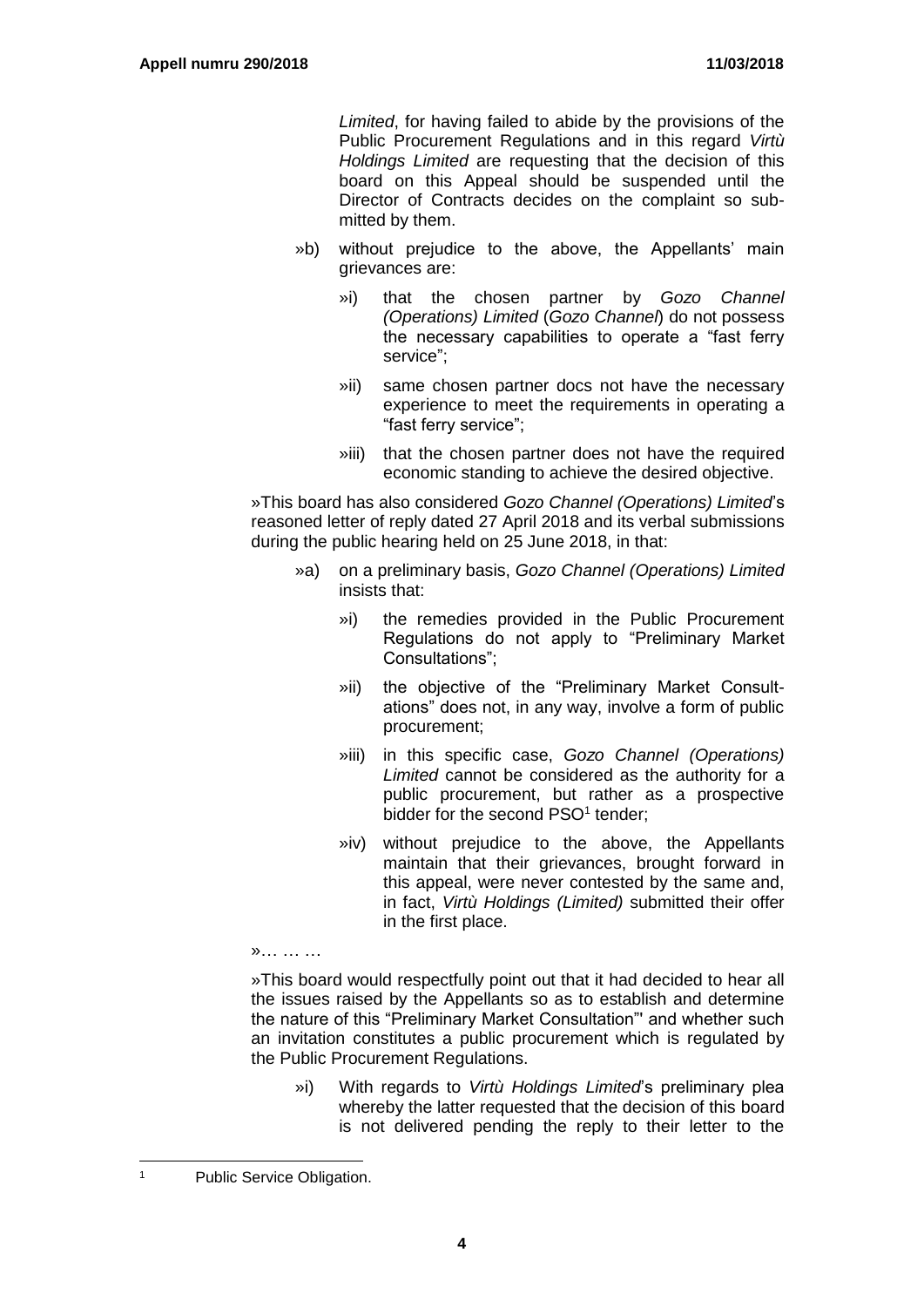Director of Contracts, this board does not find any justifiable reason to comply with such request as a possible reply from the Director of Contracts will not affect the issues and their outcome which are beings considered by this board;

»ii) On a preliminary basis, *Gozo Channel (Operations) Limited* is insisting that this appeal cannot be considered as a remedy, simply due to the fact that the remedies available in the Public Procurement Regulations do not apply to the "Preliminary Market Consultations". In this regard, prior to entering into the merits of such a plea, this board would establish what constitutes a "Preliminary Market Consultation".

»Prior market consultations are particularly relevant for complex procurements that require significant preparation, such as framework agreements and procurements of innovative solutions. In particular, the contracting Authority may need to assess whether the procurement it is planning is feasible from a technical, financial and operations point of view. In terms of market structure, the consultations may assess whether there is sufficient number of participants in the market to guarantee effective competition. From the input and feedback received, the contracting authority can apply more accurate and practical specifications and such consultations will also enable the latter to obtain a more effective feel of the market. At this stage of consideration, this board would point out that it is the contracting authority who conducts the preliminary market consultation.

»This board is aware that the sole objective of this "Preliminary Market Consultation" is for *Gozo Channel (Operations) Limited* to be able to submit its offer for conventional and fast ferry service concession issued by the Ministry for Transport and Infrastructure. At this point in time, this board opines that *Gozo Channel (Operations) Limited* cannot be considered as the contracting authority but rather a prospective bidder for the concession. At the same instance, it is a known fact that *Gozo Channel (operations) Limited* does not have the necessary resources and experience to operate a fast ferry service, so that the Iatter, the prospective bidder, is purely seeking a partner for the fast ferry service operation, so as to submit its offer for the concession issued by the Ministry for Transport and Infrastructure. In this regard, this board opines that the invitation issued by *Gozo Channel (Operations) Limited* should have been designated as a "Call for Interest" to participate and not as a "Preliminary Market Consultation", the latter of which caused a confusion of interpretation of the action taken by the same in seeking a partner for fast ferry service. This board would respectfully emphasize the fact that, under normal circumstances, a "Preliminary Market Consultation" is issued by a contracting authority and this board has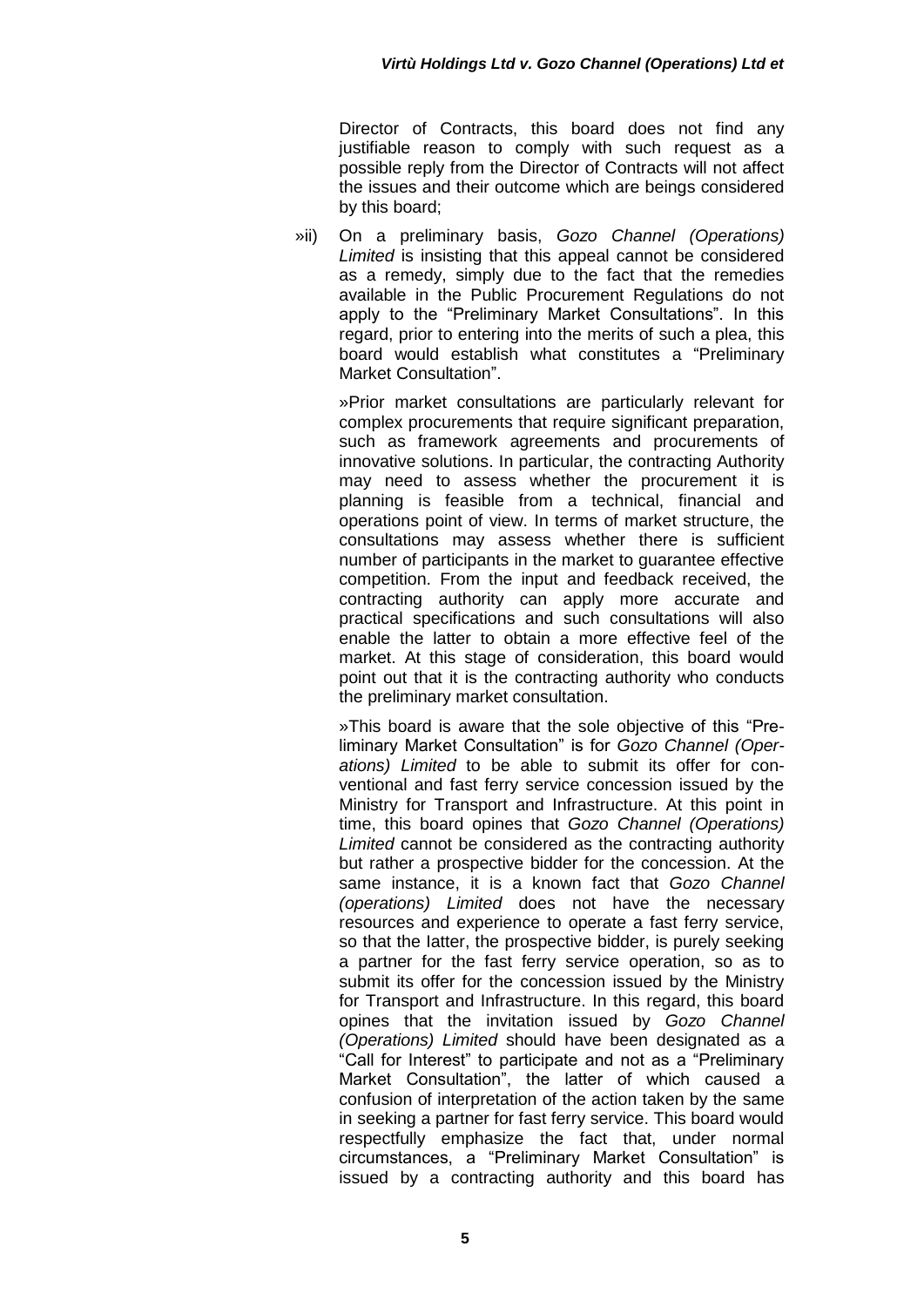established that *Gozo Channel (Operations) Limited* cannot be regarded as the contracting authority but only as a prospective bidder to the concession.

»iii) This board would also point out that its jurisdiction is clearly laid out in regulation 87 of the Public Procurement Regulations as follows:

> »"It shall be the function of the Review Board to address in particular:

- »"(*a*) concerns or complaints raised before the closure of a submission of a tender by candidates or persons having an interest in obtaining a particular public contract;
- »"(*b*) complaints raised by tenderers or candidates relating to exclusions, non-compliant offers, contract award decisions or cancellations of a procurement procedure after the closing date and time set for the submission of the said call;
- »"(*c*) requests for the ineffectiveness of a public contract as established in these regulations;
- »"(*d*) to hear and determine any cases assigned to it under these regulations or any other law; and
- »"(*e*) to hear and determine any cases assigned to it in a public call for tenders or quotations, even if such call does not involve procurement."

»From the above provisions stipulated in the Public Procurement Regulations, this board's jurisdiction is to hear and treat any requests, complaints, appeals *etc.* but only concerning public calls for tenders or quotations. In this regard and in this particular case, this board could not credibly establish that the "Preliminary Market Consultation" issued by *Gozo Channel* could be possibly interpreted to mean a tender or a quotation, even less to include an indicative form of a public procurement.

»iv) With respect to what constitute a "Public Contract", this board would refer to the definition as dictated in the Public Procurement Regulations, as follows:

> »"Public Contract means contracts for pecuniary interest concluded in writing between one or more Economic Operators and one or more Contracting Authorities and having as their object the execution of works, the supply of products or the provision of services."

»This definition deserves an in-depth interpretation as it mentions three important elements that constitute a "Public Contact", as follows:

» there must be a contract – In this particular case, there is a call for interest from one economic operator to another operator to participate in partnership for the sole objective to submit an offer for a public service obligation tender;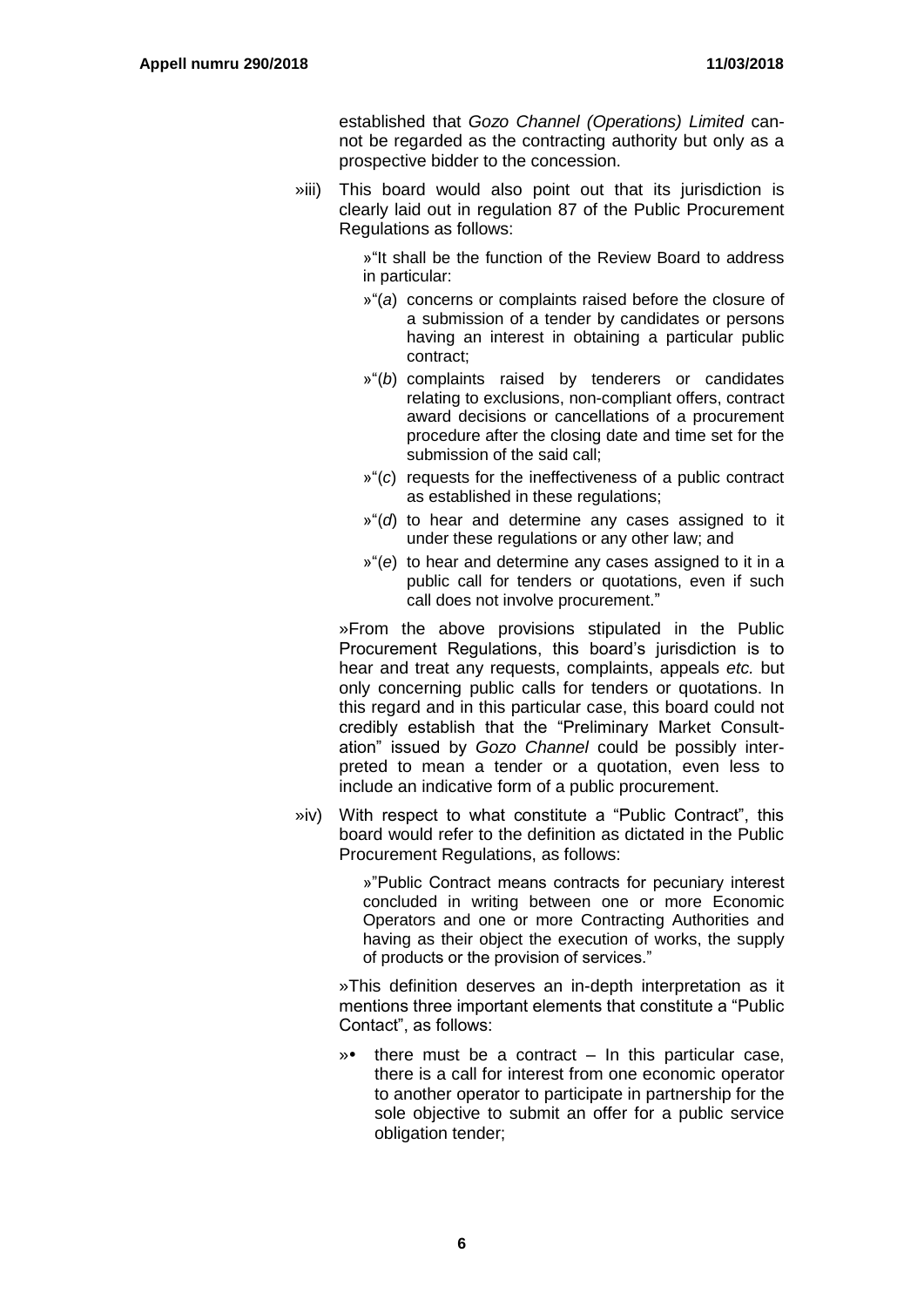- » there must be pecuniary interest In this particular case, there exists no financial element in seeking a partner for the submission of an offer to a tender;
- » there must be two parties to the contract, namely, the contracting authority or authorities and the economic operator or operators – In this instance, there is no contracting authority involved, but two prospective bidders, namely, *Gozo Channel (Operations) Limited*  and *Virtù Holdings Limited* to the public service obligation. In this regard, this board does not find any credible justification to establish the identity of a contracting authority nor can it detect evidence that there was pecuniary interest involved in this call for a "Preliminary Market Consultation", which, in this board's opinion, was inappropriately designated as such.

In view of the above, this Board:

- »i. does not uphold *Virtù Holdings Limited*'s preliminary plea to suspend this board's decision to this appeal, pending the reply to the letter sent to the Director of Contracts by the Appellants;
- »ii. upholds *Gozo Channel (Operations) Limited*'s preliminary pleas, in that:
	- » *Gozo Channel (Operations) Limited* is not the contracting authority in this appeal;
	- » the "Preliminary Market Consultation" issued by *Gozo Channel (Operations) Limited* to seek a partner does not constitute any form of public procurement;
	- » the Public Procurement Regulations do not provide remedies to be heard by this board in respect of "Preliminary Market Consultations";
	- » concludes that the sole objective for the issue of the "Preliminary Market Consultations" by *Gozo Channel (Operations) Limited* does not constitute a direct objective to represent a call for a tender or a call for concession«
- 10. *Virtù* ressqet appell minn din id-deċiżjoni b'rikors tad-19 ta' Settembru 2018 li għalih *Gozo Channel* wieġbet fl-10 ta' Ottubru 2018, u *Islands Ferry* wieġbet fis-17 ta' Ottubru 2018.
- 11. Qabel ma tqis l-appell ta' *Virtù* il-qorti sejra tibda billi tqis eċċezzjonijiet preliminari mressqa minn *Islands Ferry*. Fl-ewwel eċċezzjoni *Islands Ferry* taħid illi l-appell "huwa null, irritwali u bla effett peress li ma iista"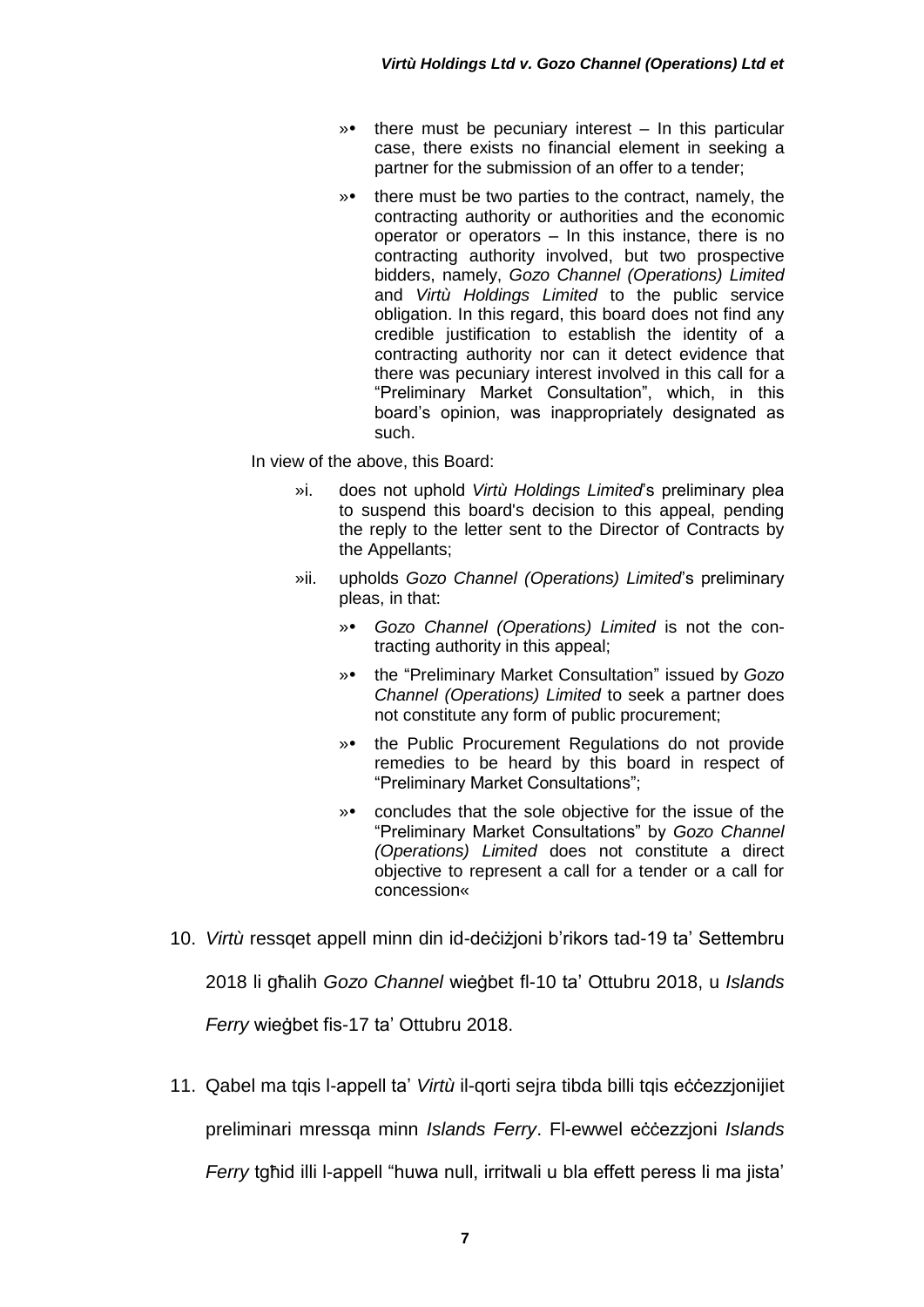jkun hemm ebda proċedura ta' oġġezzjoni u/jew appell minn *Pre-*

*liminary Market Consultation*" u jkompli hekk:

»L-esponenti tikkontendi li l-proċeduri adoperata minn *Virtù* hija inammissibbli peress li ma hemm ebda dritt ta' oġġezzjoni u/jew ta' appell mid-dokument li *Gozo Channel* ippubblikat bl-avviż tal-1 ta' Frar 2018. Jirriżulta li *Gozo Channel* ippubblikat, għall-finijiet ta' trasparenza u inklużjoni, sejħa għal operaturi ekonomiċi biex jipparteċipaw ma' *Gozo Channel* fil-*PSO Tender* imniedi mill-Ministeru għat-Trasport u l-Infrastruttura.

»Wara li *Gozo Channel* għarraf lil *Virtù* li huwa kien bi ħsiebu jagħżel lil ħaddiehor bħala sieħeb jew *partner* biex jissottometti l-offerta tiegħu fil-*PSO Tender*, *Virtù* intavolat oġġezzjoni quddiem il-bord li permezz tagħha talbet li l-bord:

> »"a. to order *Gozo Channel* to eliminate the selected bidder from the tender process, on the basis of the grounds set forth in paragraph 4 above;

> »"b. to order *Gozo Channel* to carry out a correct re-evaluation of the Appellant's bid and (in the event that the board does not declare the selected bidder's elimination pursuant to (a) above) to carry out a correct re-evaluation of the selected bidder's bid".

»Minn sempliċi qari tat-talbiet ta' *Virtù* fl-ittra ta' oġġezzjoni tagħha, u anke minn dak li tiddikjara l-istess *Virtù* (u *cioè* li l-oġġezzjoni tagħha saret a tenur tal-Legislazzjoni Sussidjarja 174.04) jirriżulta bla ebda dubju li l-oġġezzjoni ta' *Virtù* hija msejsa fuq il-presuppost li l-proċedura adoperata minn *Gozo Channel* hija wahda li għandha l-karatteristići kollha ta' "sejħa pubblika" taħt ir-regolamenti Maltin u dawk Ewropej.

»B'kull dovut rispett, Virtù ged tiskarta għal kollox li l-procedura użata mill-*Gozo Channel* hija waħda bażata fuq l-artikolu 47 tar-Regolamenti dwar l-Akkwist Pubbliku (L.S. 174.04) li jgħid hekk:

> »"Qabel ma jniedu proċedura ta' akkwist, l-awtoritàjiet kontraenti jistgħu jwettqu konsultazzjonijiet dwar is-suq bil-ħsieb li jitħejja lakkwist u jiğu infurmati l-operaturi ekonomici dwar il-pjanijiet tagħhom dwar l-akkwist u r-rekwiżiti".

»… … …

»Huwa minnu li *Gozo Channel* ma kinitx hi stess ser tħejji u tikkummissjona l-akkwist ta' servizz, iżda kien il-Ministeru għat-Trasport u l-Infrastruttura li kien ġà ħejja l-*PSO Tender* u li, għalhekk, kien l-istess ministeru li kien ser jagħżel l-ahjar offerent fil-*PSO Tender* u eventwalment jgħaddilu l-fondi pubbliċi.

»Madankollu, xorta waħda jibqa' l-fatt li l-*Gozo Channel*, f'dan l-istadju, sempliċement ħarġet sejħa għal interess sabiex operaturi ekonomiċi jindikaw humiex interessati jissieħbu mal-istess *Gozo Channel* f'offerta li hija ser tissottometti mal-Ministeru għat-Trasport u l-Infrastruttura għal dak li huwa l-*PSO Tender*. Konsegwentement, ma kien hemm ebda sejħa pubblika, ebda awtorità kontraenti, ebda kuntratt pubbliku, u certament, ebda fondi pubblici li ngħaddew.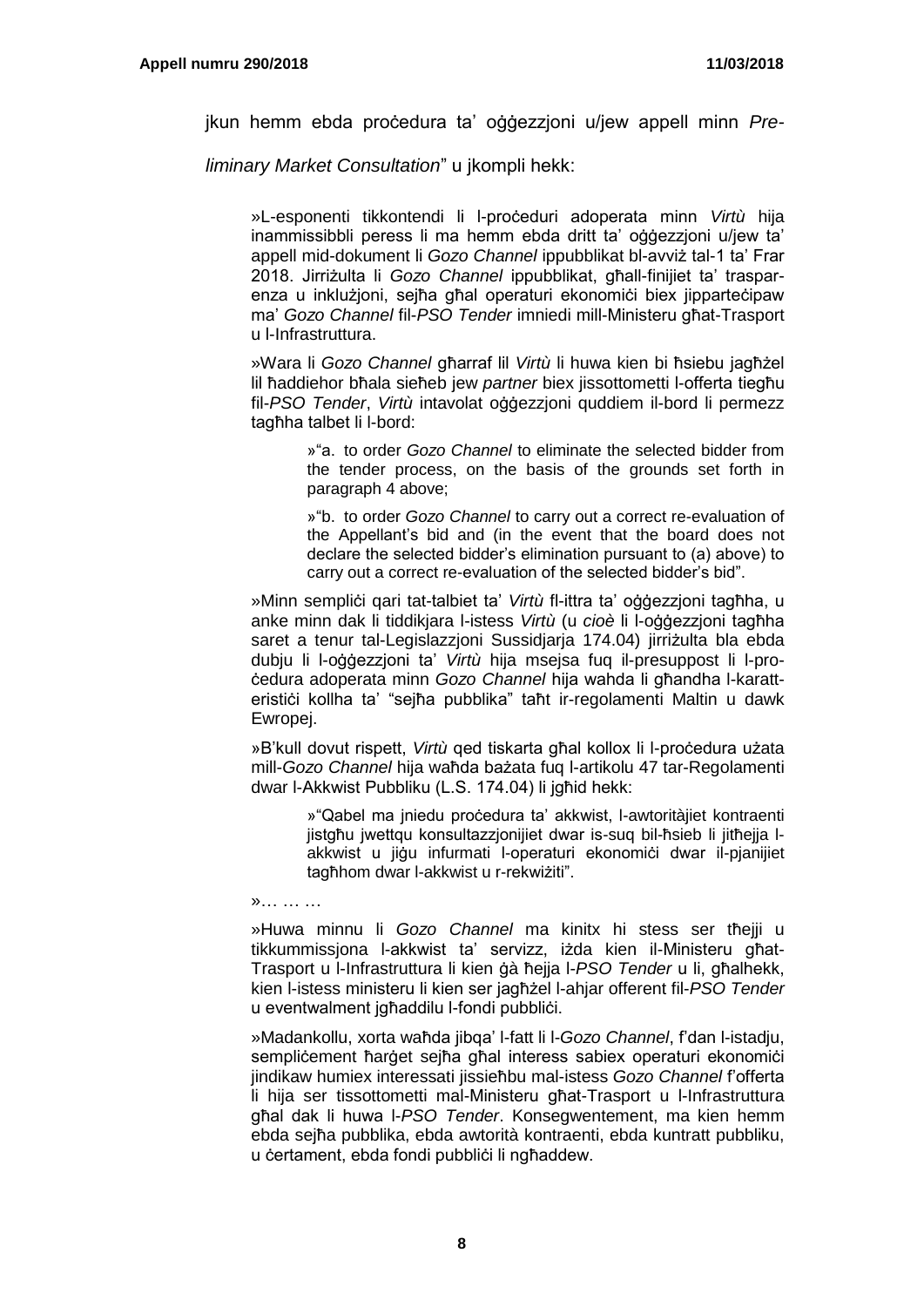»B'ħarsa lejn id-disposizzjonijiet tar-Regolament dwar l-Akkwist Pubbliku jirriżulta mingħajr dubju li l-procedura ta' konsultazzjoni preliminari mas-suq hija proċedura li ma tgawdix minn xi rimedju ta' oġġezzjoni quddiem il-bord, u wisq anqas minn rimedju ta' appell quddiem din l-onorabbli qorti. Lanqas id-Direttivi Ewropej ma jikkunsidraw il-possibilità ta' xi *right of recourse* quddiem il-qrati muniċipali jew Ewropej wara *preliminary market consultation*.

»Konsegwentement, l-appell odjern intavolat minn *Virtù* huwa null, irritwali u bla effett skond il-liġi u għandu jiġi miċħud bl-ispejjeż kontra l-istess *Virtù.*«

- 12. Din l-eċċezzjoni titlaq mill-premessa illi dak li ssejjaħ "*Preliminary Market Consultation*" kien tassew *preliminary market consultation* – *quod est demonstrandum* – u mhux sejħa għal offerti għal servizz lil awtorità kontraenti pubblika. Ma tistax loġikament tuża l-*quod demonstrandum* bħala premessa ta' argument qabel ma tkun għamilt il-prova tiegħu. F'dan l-istadju għalhekk l-eċċezzjoni għalkemm preliminari hija intempestiva u ma tistax tingħata deċiżjoni dwarha qabel ma l-qorti tkun rat jekk dak li għamlet *Gozo Channel* kienx tassew *preliminary market consultation* jew sejħa għal offerti, li, jista' jingħad minn issa, hija tassew il-qofol tal-kwistjoni.
- 13. It-tieni eċċezzjoni preliminari tixbah lill-ewwel waħda fis-sens li hija msejsa fuq argument illi wkoll *est domonstrandum*, *viz.* illi dak li għamlet *Gozo Channel* ma kinitx sejħa għal offerti għal servizz pubbliku:

»Fid-definizzjoni ta' *procurement* jew 'kuntratti pubbliċi' taħt ir-Regolamenti dwar l-Akkwist Pubbliku, jingħad li kuntratti tfisser:

> »"'kuntratti pubbliċi' tfisser kuntratti b'titolu oneruż konklużi bilmiktub bejn operatur ekonomiku wieħed jew aktar u awtorità kontraenti waħda jew aktar u li għandhom bħala s-suġġett tagħhom l-eżekuzzjoni tax-xogħlijiet, il-provvista ta' prodotti jew ilprovvista ta' servizzi;"

»Fil-fehma tal-esponenti, l-elementi kostituttivi tad-definizzjoni mogħtija fil-liġi jfallu fuq diversi binarji meta wieħed jeżamina l-fatti talkaż odjern.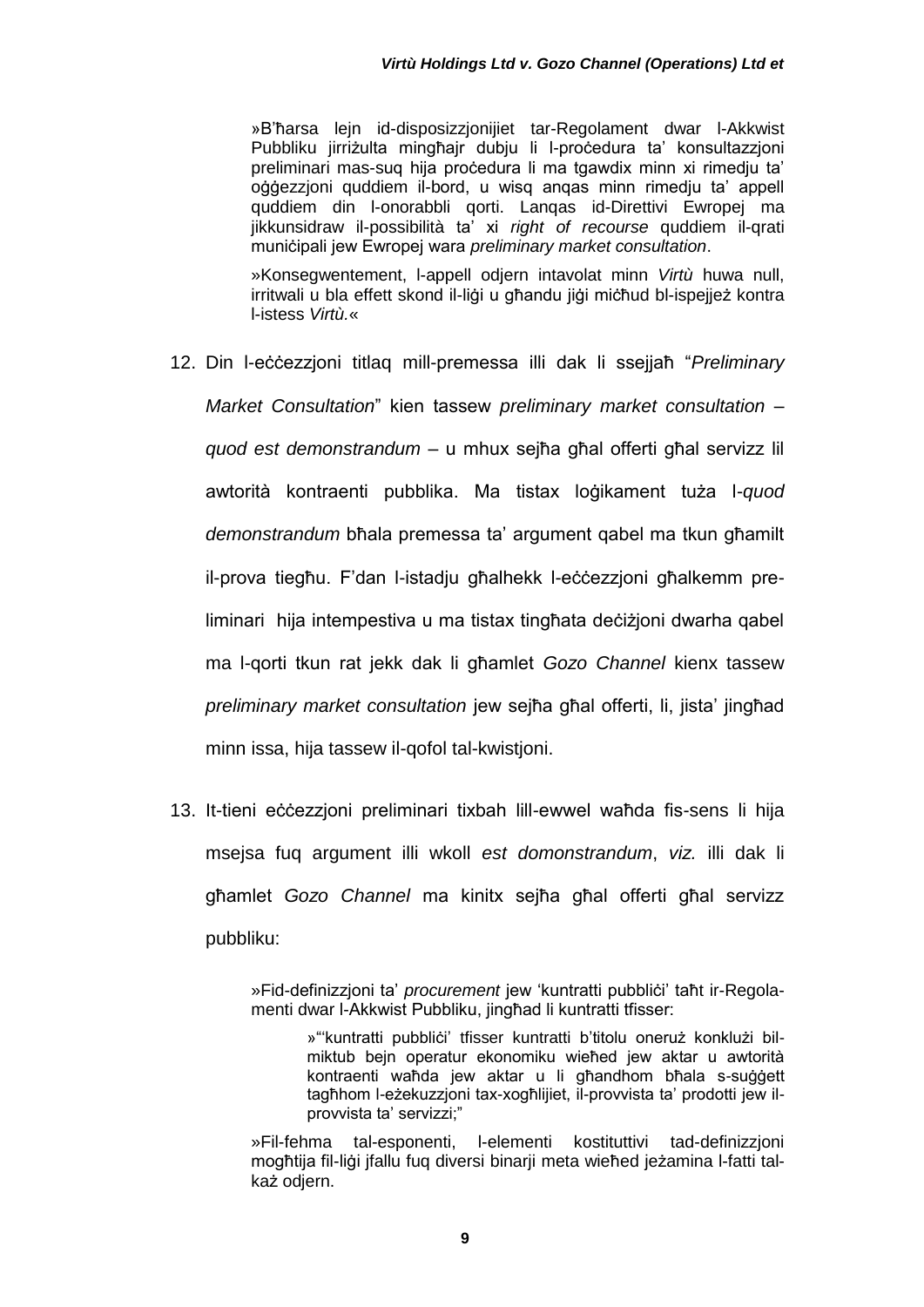»L-ewwel u qabel kollox, fil-każ odjern, *Gozo Channel* mhijiex 'awtorità kontraenti' kif titlob il-liġi.

»Il-fatt li *Gozo Channel* hija indikata bħala awtorità kontraenti fl-Ewwel Skeda tar-Regolamenti dwar l-Akkwist Pubbliku huwa għal kollox irrelevanti. Ġjaladarba, *ex lege*, awtorità kontraenti tista' tissottometti hi wkoll offerta f'sejħa pubblika pubblikata minn awtorità kontraenti oħra, f'dik l-istanza l-entità pubblika offerenti ma tista' bl-ebda tiġbid tal-immaginazzjoni titqies hija wkoll bħala 'awtorità kontraenti'. Irregolament 56 tal-L.S. 174.04 stess jgħid li offerent jista' jkun kwalunkwe persuna fiżika jew ġuridika, anke jekk "entità pubblika". Naturalment, m'hemmx dubju li huwa għal kollox immaterjali li *Gozo Channe*l, f'sitwazzjonijiet oħra, tilbes il-kappell ta' awtorità kontraenti u toħroġ (hekk kif għamlet u għadha tagħmel) sejħiet pubbliċi għal xogħlijiet jew servizzi. Madankollu, fil-każ odjern, ma hemmx dubju li *Gozo Channel* hija merament 'operatur ekonomiku' li bi ħsiebha tagħmel offerta fil-*PSO Tender* imniedi mill-Ministeru għat-Trasport u l-Infrastruttura, liema *PSO Tender* huwa regolat, fost oħrajn, mir-Regolamenti dwar Kuntratti ta' Konċessjoni (S.L. 174.10). Taħt dawn ir-regolamenti, operatur ekonomiku jinsab definit hekk:

> »"'operatur ekonomiku' tfisser kwalunkwe persuna fiżika jew ġuridika, jew entità pubblika, jew grupp ta' persuni jew entitajiet bħal dawn, inklużi assoċjazzjonijiet temporanji ta' impriżi, li joffri li jwettaq xogħlijiet u, jew biċċa xogħol, li jipprovdi prodotti jew li jforni servizzi fis-suq."

»Għaldaqstant, l-argumenti u l-aggravji miġjuba minn *Virtù* li *Gozo Channel* hija fil-fatt awtorità kontraenti huma għal kollox infondati. Mhuwiex relevanti li entità ġuridika hijiex elenkata fl-Ewwel Skeda tar-Regolamenti dwar l-Akkwist Pubbliku iżda wieħed għandu jqis sempliċemenet u jeżamina, każ b'każ, jekk dik l-entità hijiex taġixxi bħala awtorità kontraenti, bl-intenzjoni li tikkummissjona xogħlijiet pubblići u tgħaddi fondi pubblići, jew jekk altrimenti, bħal f'dan il-każ, hijiex taġixxi merament bħala operatur ekonomiku, li hu stess jixtieq jipparteċipa bħala *tenderer* f'sejħa mnedija mill-awtorità kontraenti.

»Barra minn hekk, ma hemmx dubju li meta *Gozo Channel* qieset li lesponenti kienet l-aħjar kandidat biex tkun is-sieħba tagħha fis-sottomissjoni ta' offerta għall-*PSO Tender*, *Gozo Channel* ma għamlet ebda għażla *qua* awtorità kontraenti u l-esponenti, bid-deċiżjoni ta' *Gozo Channel*, ma hija ser tipprovdi ebda servizz, u ċertament ma hija ser tieħu ebda flejjes. Kollox ser jiddependi mill-evalwazzjoni u ddeċiżjoni finali tal-Ministeru għat-Trasport u l-Infrastruttura fil-*PSO Tender*, li naturalment, ikun soġġett għal dawk l-iskrutinji u rimedji legali taħt ir-Regolamenti dwar Kuntratti ta' Konċessjoni u taħt il-liġijiet Ewropej.

»… *Gozo Channel* ma tissoddisfax ir-rekwiżiti legali bħala korp regolata mil-liġi pubblika. L-esponenti żżid ukoll li huwa evidenti li f'dan il-każ *Gozo Channel*, bħala operatur ekonomiku, ippubblikat id-dokument imsejjaħ "*Preliminary Market Consultation*" esklussivament flinteress industrijali u kummerċjali tagħha bil-għan li tissieħeb mal-aktar kandidat adegwat biex irebbaħha l-*PSO Tender* maħruġ mill-Ministeru għat-Trasport u l-Infrastruttura.

»… … …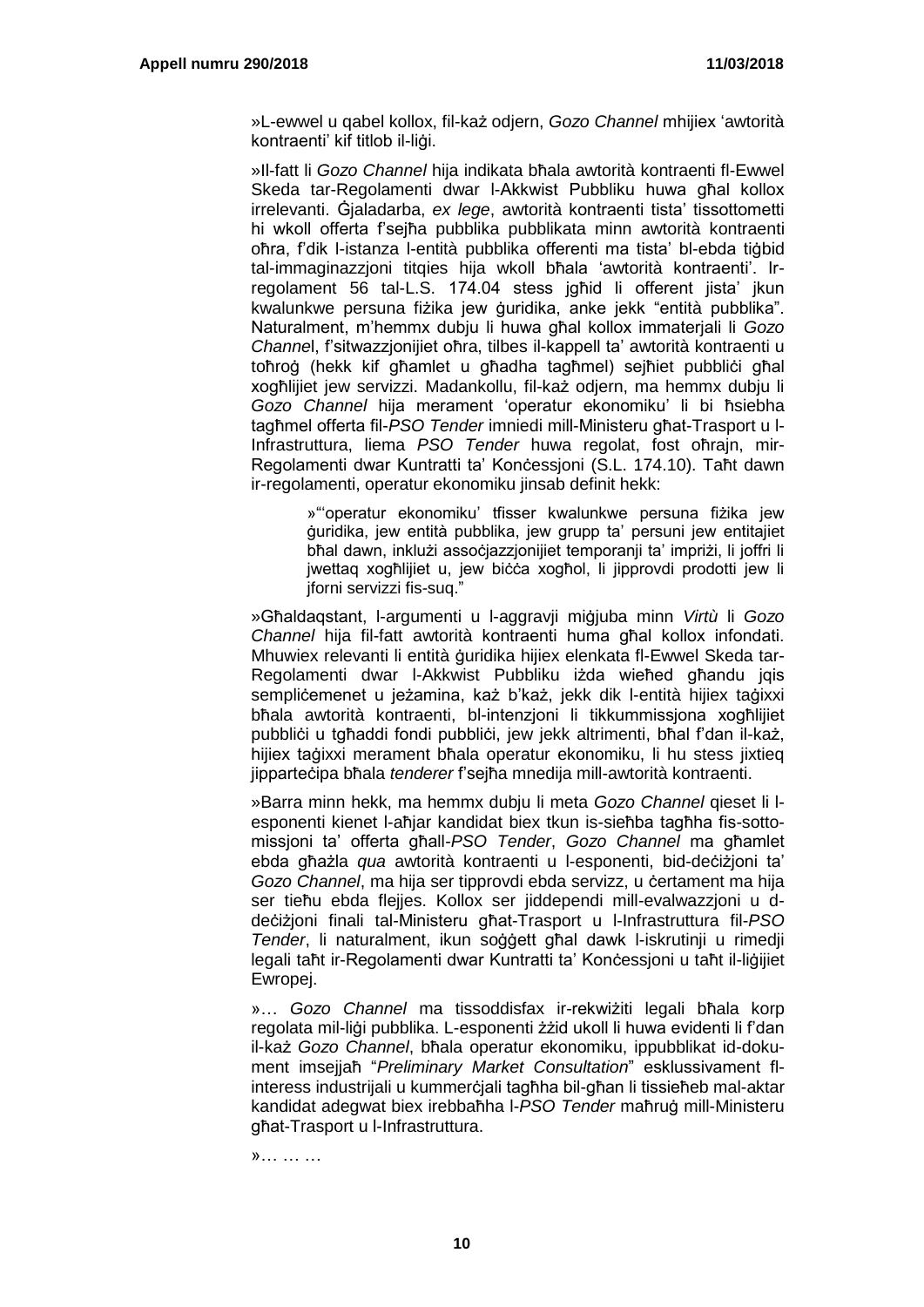»… … … anke fil-fehema tal-bord, l-elementi ta' sejħa pubblika ma jirriżultawx f'dan il-każ u għalhekk ma jeżisti ebda rimedju ta' oġġezzjoni quddiem il-bord. Isegwi, għalhekk, li wisq anqas jeżisti r-rimedju tal-appell li qed tippretendi li għandha l-appellanti *Virtù* a tenur tal-Legislazzioni Sussidiaria 174.04.«

- 14. Għall-istess raġuni mogħtija dwar l-ewwel eċċezzjoni preliminari, din it-tieni eċċezzjoni wkoll f'dan l-istadju hija intempestiva billi ma tistax tingħata deċiżjoni dwarha qabel ma tkun ingħatat deċiżjoni dwar ilkwistjoni ewlenija li hija l-meritu tal-appell, *viz.* jekk dak li għamlet *Gozo Channel* għamlitux bħala "awtorità kontraenti" u jwassalx għallformazzjoni ta' kuntratt ta' akkwist pubbliku.
- 15. L-istess argument igħodd għat-tielet eċċezzjoni preliminari, li hija msejsa fuq l-ewwel żewġ eċċezzjonijiet għax tgħid illi, ladarba dan ma kienx każ ta' akkwist pubbliku – għal darb'oħra *quod est demonstrandum* – mela ma jaqax fil-ġurisdizzjoni tal-Bord ta' Reviżjoni:

»Il-bord, fid-deċiżjoni tiegħu, jgħid li huwa ma kellux ġurisdizzjoni biex jisma' l-każ. Il-bord jagħmel referenza għar-regolament 87 tal-L.S.  $174.04...$  …

»… … …

»Għar-raġunijiet ġà spjegati hawn fuq, il-bord ma kienx rinfaċċjat b'sejħa pubblika jew kuntratt pubbliku, u għalhekk il-ġurisdizzjoni tiegħu skond paragrafi (*a*), (*b*) u (*ċ*) ma tirriżultax. Lanqas ma jirriżulta li l-każ kien assenjat lilu taħt ir-Regolamenti dwar l-Akkwist Pubbliku jew taħt xi liġi oħra kif jgħid paragrafu (*d*). *Inoltre*, *Gozo Channel* imkien ma assenjat lill-bord id-dritt li jisma' u jiddetermina lmenti relatati mad-dokument tagħha tal-1 ta' Frar 2018 ("*Preliminary Market Ċonsultation*"). Dan il-paragrafu fil-fatt japplika għal dawk is-sitwazzjonijiet fejn entità li ma tikkwalifikax bħala awtorità kontraenti tkun, minkejia li mhijiex marbuta tagħmel hekk, tinkludi b'mod espress fissejħa jew fil-komunikazzjoni pubblika tagħha rimedju quddiem il-Bord ta' Reviżjoni. L-istess paragrafu jkun japplika wkoll għal dawk issitwazzjonijiet fejn minkejja li l-entità konċernata setgħet kienet awtorità kontraenti f'ċirkostanzi oħra, is-sejħa nfisha ma tkunx tinvolvi akkwist pubbliku. F'dan il-każ, però, *Gozo Channel* imkien ma tat dan ir-rimedju. Anke fl-ittra tagħha mibgħuta lil *Virtù*, fejn *Gozo Channel* għarrfitha li l-proposta tagħha għas-sħubija ma kinitx dik preferuta,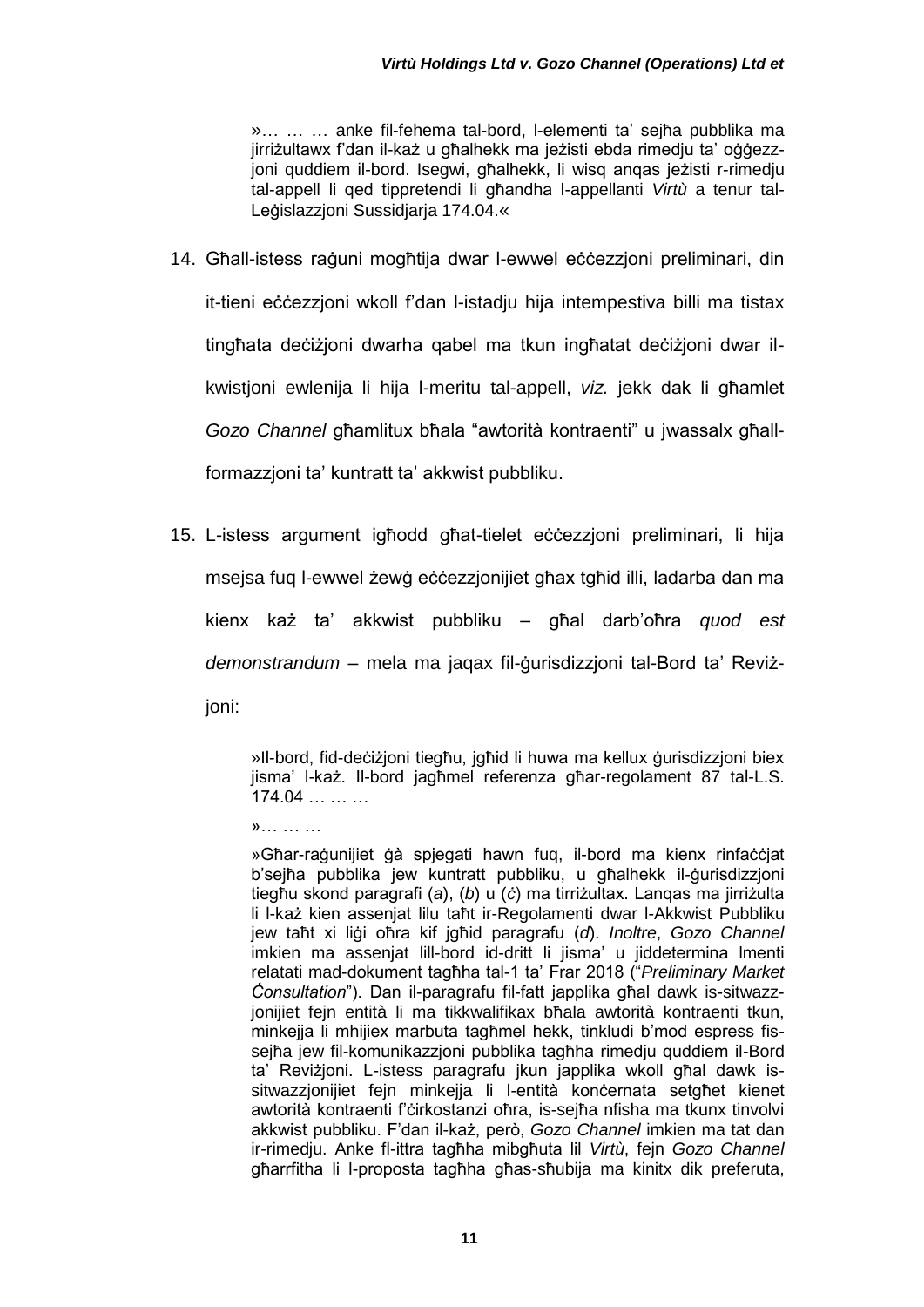imkien ma jingħad li *Virtù* għandha xi dritt ta' appell jew terminu sabiex tressaq l-ilment tagħha quddiem il-bord. Konsegwentement, l-ebda waħda miċ-ċirkostanzi kontemplati taħt ir-regolament 87 tal-L.S. 174.04 ma jirriżultaw u għalhekk il-bord ma kellu ebda ġurisdizzjoni jisma' l-każ odjern.

»Isegwi, għalhekk, li la darba l-bord ma kellu ebda ġurisdizzjoni biex jisma' l-każ odjern *stante* li r-Regolamenti dwar l-Akkwist Pubbliku ma japplikawx, *Virtù* ma tistax illum tkompli tippretendi li hija għandha dritt tużufruwixxi mir-rimedju mogħti taħt l-istess regolamenti senjatament fir-regolament 284 *et seqq.* tal-istess leġislazzjoni sussidjarja.

»Konsegwentement, l-esponenti tissottometti umilment li din il-qorti għandha tiċħad l-aggravji kollha tal-appellanti *Virtù* bl-ispejjeż kollha kontra tagħha.

16. Għall-istess raġunijiet mogħtija fuq, ma tistax tingħata deċiżjoni dwar

din l-eċċezzjoni qabel ma tingħata deċiżjoni fuq il-meritu ewlieni tal-

appell.

17. Fir-raba' eċċezzjoni preliminari *Islands Ferry* tgħid illi, meta wriet interess illi tagħmel offerta, f'isimha, wara s-sejħa tal-Ministeru għal offerti, *Virtù* "espressament irrinunzjat għall-interess ġuridiku tagħha" fil-proceduri tallum u irrinunzjat ukoll għal kull interess illi tagħmel offerta bi sħubija ma' *Gozo Channel*. Kompliet tfisser l-eċċezzjoni hekk:

> »Tajjeb jingħad li fid-dokument intestat "*Preliminary Market Consultation*" maħruġ minn *Gozo Channel* fil-1 ta' Frar 2018, jingħad hekk:

> > »"*Gozo Channel* is looking for a partner with whom to submit the bid for the Tender (the 'Partner') which has the necessary experience, expertise or resources to provide fast ferry services (and the Concessionaire Additional Services). Any interested party is expected to prove to Gozo Channel that it is in a position to meet the applicable specifications, requirements and criteria applicable to the fast ferry services as required by the Tender.

> > »"The Partner is expected to commit exclusively to *Gozo Channel*'s bid and it may not submit its own bid, participate as a member in a third party joint venture, consortium or other economic association, or accept to be named as a sub-contractor in a third party's bid. *Gozo Channel* will be the lead member of any commercial arrangement reached with the Partner on submitting the bid.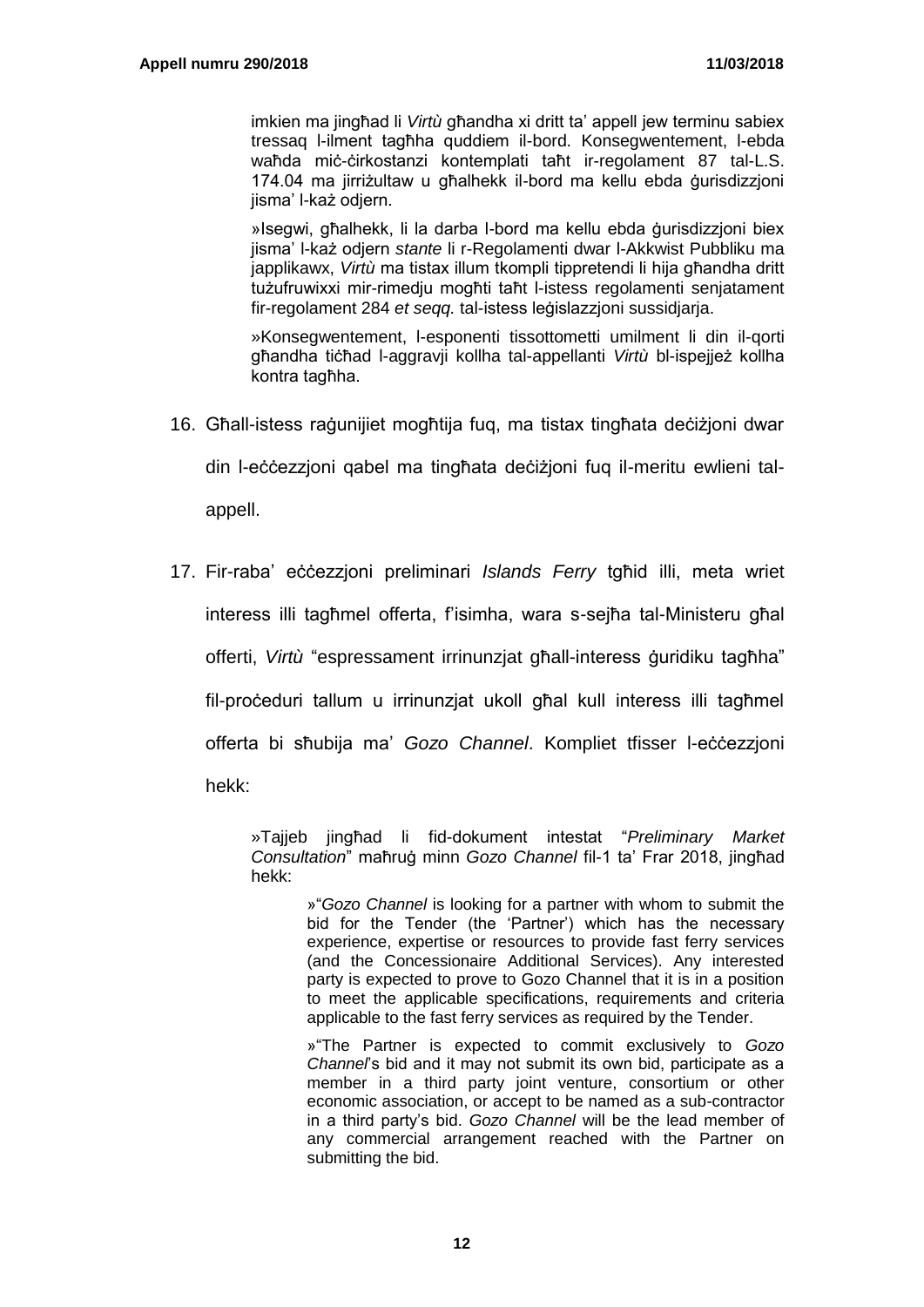»"Any interested parties who would be open to form an exclusive commercial arrangement with *Gozo Channel* for the submission of the bid for the Tender are requested to express their interest by sending an e-mail to eoisubmission@gozochannel.com by not later than 1700hrs CET of the 23 February 2018.

»Fil-kors tal-proċeduri odjerni, fuq domanda tal-esponenti, ix-xhud Matthew Portelli, direttur ta' *Virtù*, jgħid hekk:

> »"Aħna bħala *Virtù we have been interested in Malta-Gozo route since 1990 so it's something that we are extremely interested in*. Issa *either partnership with Gozo Channel or going for the route directly with other partners is something that we're going to consider …* Aħna ha nitfgħu jew mal-*Gozo Channel* jew ħa nitfgħu għal rasna … *We are pursuing both options*".

»Anke l-Prim'Awla tal-Qorti Ċivili fid-digriet tagħha għall-mandat ta' inibizzjoni preżentat minn *Virtù* tikkummenta dwar il-konfużjoni flinteress ta' *Virtù* meta *ex admissis* tgħid li għandha interess tipprocedi kemm bħala sieħba ta' *Gozo Channel*, kif ukoll direttament f'isimha ma' *partners* oħra.

»L-interess dirett ta' *Virtù* li tissottometti hi waħedha, jew ma' *partners* oħra, offerta fil-*PSO Tender* tal-Ministeru għat-Trasport u l-Infrastruttura jirriżulta inekwivoku wkoll mill-proceduri li hija stess istitwiet quddiem il-bord, u sussegwentement quddiem din il-Qorti tal-Appell, taħt ir-regolament 98 tal-L.S. 174.10. L-imsemmi appell fl-ismijiet *Virtù Ferries Limited v.* Ministeru għat-Trasport, Infrastruttura u Proġetti Kapitali *et* (appell numru 288/2018) jinsab pendenti quddiem din lonorabbli qorti. Il-mertu ta' dan l-appell jikkonċerna *pre-closing remedy* ta' *Virtù* b'ilmenti dwar ċertu kundizzjonijiet u termini tal-*PSO Tender* innifsu.

»*Virtù*, bl-aġir tagħha u bid-dikjarazzjonijiet espressi tagħha, irrinunzjat għal kwalunkwe dritt li hija seta' kellha fil-proceduri ta' sħubija ma' *Gozo Channel* u dan *stante* li l-istess proċeduri ma jippermettux li loperatur ekonomiku jkollu interess jew li jippartecipa fil-*PSO Tender* tal-gvern ħlief bħala sieħeb ta' *Gozo Channel*.

»Għal dawn ir-raġunijiet ukoll, l-appell ta' *Virtù* għandu jiġi miċħud fissħiħ, bl-ispejjeż kontra l-appellanti.«

18. L-obbligazzjoni ta' *Virtù* li ma tagħmilx offerti f'isimha jew ma' terzi

għas-sejħa tal-Ministeru torbotha biss fil-każ li tintgħażel bħala sieħeb

(jew sub-kuntrattur) ma' *Gozo Channel*, li, fil-preżent, ma huwiex il-każ

ladarba ma ntgħażlitx minn *Gozo Channel.* Jekk tassew għandha dritt

tressaq dan l-appell – kwistjoni li għad trid tingħata deċiżjoni dwarha –

ma għandhiex, bħala prezz biex tfittex rimedju li l-liġi tagħtiha,

tirrinunzja għad-dritt l-ieħor tagħha li tagħmel offerta f'isimha jew ma'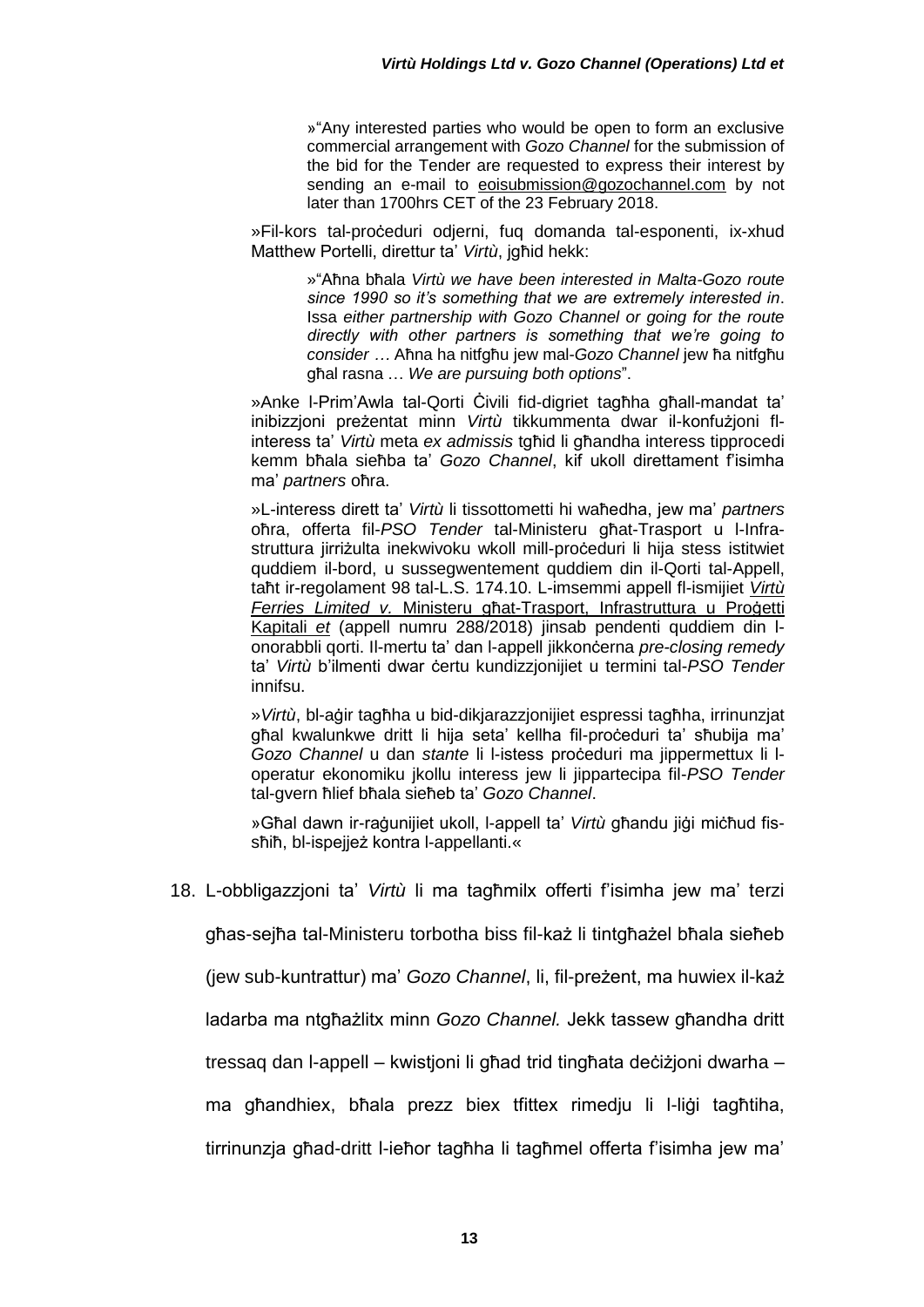terzi. Naturalment, jekk tingħata raġun f'dawn il-proċeduri tallum u eventwalment tintgħażel bħala sieħeb jew sub-kuntrattur ta' *Gozo Channel* ma tkunx tista' titfa' offerta weħedha jew ma' terzi għas-sejħa tal-Ministeru, iżda biex iżżomm dik il-possibilità miftuħa – ladarba għadha ma tafx jekk hijiex sejra tintgħażel minn *Gozo Channel* – ma għandhiex tkun imġiegħla tirrinunzja għad-dritt ta' aċċess għal qorti, li, wara kollox, huwa dritt fondamentali.

- 19. Din l-eċċezzjoni preliminari ta' *Islands Ferry* hija għalhekk miċħuda.
- 20. Fl-aħħar eċċezzjoni preliminari tagħha *Islands Ferry* tgħid illi, jekk *Gozo Channel* titqies marbuta bir-Regolamenti dwar l-Akkwist Pubbliku fis-sejħa li għamlet, dan ikun "jammonta għal ksur lampanti tal-prinċipji ta' diskriminazzjoni fil-konfront ta' *Gozo Channel* bħala offerent prospettiv fil-*PSO Tender*":

»Fil-kors tas-sejħa għall-interess ta' *Gozo Channel* sabiex operatur ekonomiku jissieħeb magħha fl-offerta li hija bi ħsiebha tagħmel fil-*PSO Tender*, *Virtù* qatt ma oġġezzjonat għall-mod li bih l-istess *Gozo Channel* mexxiet il-proċeduri tagħha. Fil-fatt, *Virtù* pparteċipat filproċess, għamlet l-offerta tagħha lil *Gozo Channel* u rrispondiet għaddiversi talbiet għal informazzjoni li kienu sarulha. Illum, bħal donnha tixtieg li xxejjen dak il-process kollu, evidentement, biss għax ma ntgħażlitx.

»Iżda jekk *gratia argumenti* din il-gorti kellha tikkunsidra li l-process inizjat minn *Gozo Channel* kien wieħed li jinkwadra ruħu fir-rekwiżiti tar-Regolamenti dwar l-Akkwist Pubbliku, jibqa' inkonċepibbli kif *Gozo Channel*, imbagħad, bħala operatur ekonomiku li għandha interess tipparteċipa f'sejħa pubblika ta' awtorità kontraenti oħra, setgħet effettivament tagħmel dan.

»Fil-fatt, li kieku dak li *Gozo Channel* sejhitlu "*Preliminary Market Consultation*" kellu jgħaddi mill-proċeduri kollha taħt ir-Regolamenti dwar I-Akkwist Pubbliku, bit-termini minimi kollha imposti mil-ligi domestika u dik Ewropea, u bir-rimedji ta' appell kollha mogħtija lillofferenti prospettivi, *Gozo Channel* kienet tkun fl-impossibilità li tipparteċipa fil-*PSO Tender* maħruġ mill-Ministeru għat-Trasport u l-Infrastruttura.

»Li kieku kellu jkun hemm [hekk?], *Gozo Channel* kienet tkun qed tiġi żvantaġġata u diskriminata meta mgabbla mal-operaturi ekonomići l-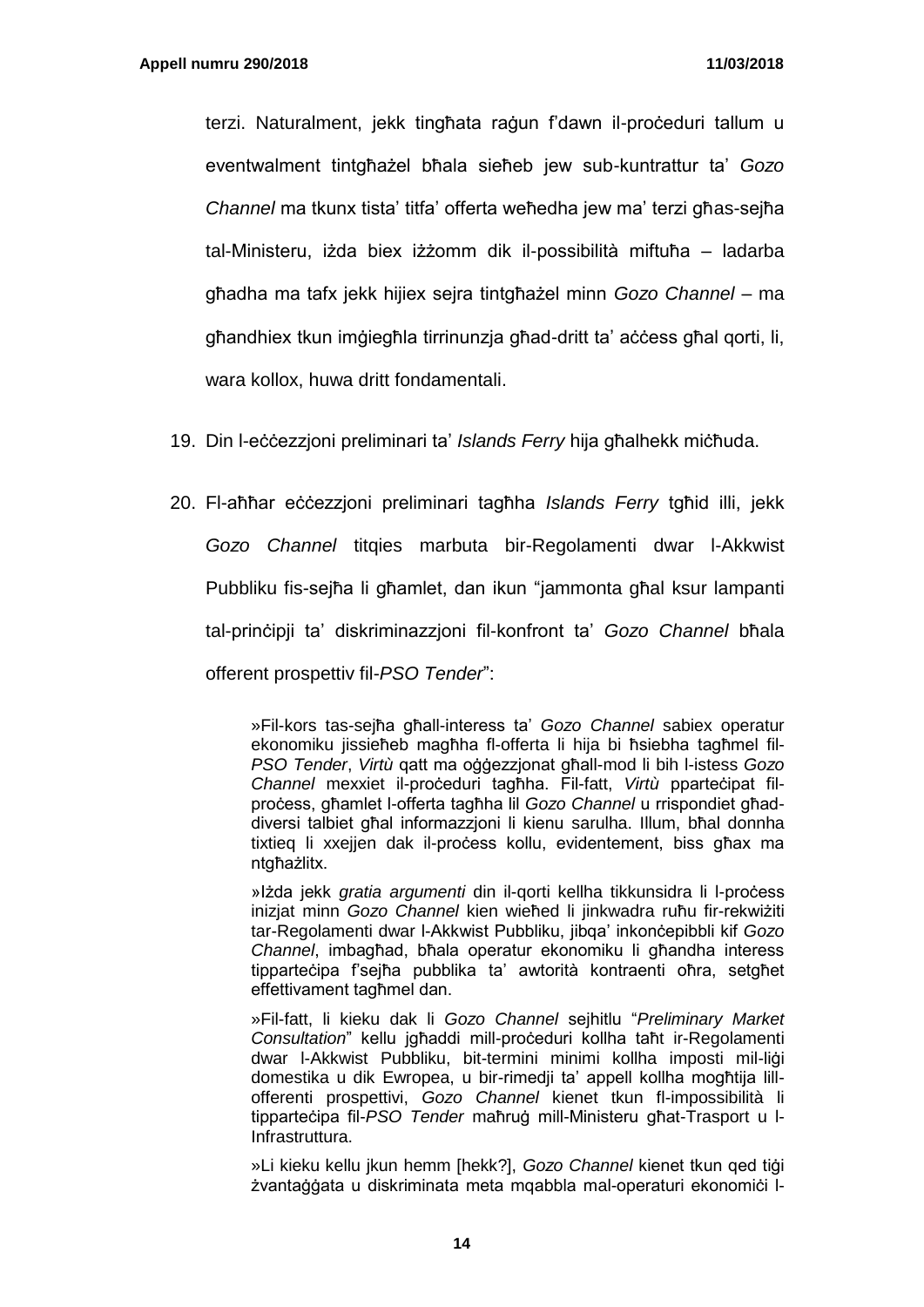oħrajn, inkluż fil-konfront ta' *Virtù*, li dikjaratament ser tipparteċipa fil-*PSO Tender* indipendentement minn *Gozo Channel* u s-sħubija li qed tfittex b'dawn il-proceduri.

» Gjaladarba operaturi ekonomiċi jistgħu jkunu entitajiet pubbliċi skond ir-Regolamenti L.S. 174.10 u skond il-liġijiet Ewropej, isegwi li loperaturi ekonomici kollha, privati jew pubblici, għandhom igawdu minn trattament ugwali u mhux diskriminatorju f'sejħa pubblika u filkwalità tagħhom ta' offerenti. Li kieku għall-grazzja tal-argument, *Gozo Channel* kellha verament issejjaħ għal sieħeb biex, flimkien magħha, tintefa' offerta fil-*PSO Tender*, b'sejħa pubblika taħt ir-Regolamenti dwar l-Akkwist Pubbliku, dan ikun effettivament qed jeskludi l-parteċipazzjoni ta' *Gozo Channel* u ta' kwalunkwe entità pubblika, a favur ta' entitajiet privati – ħaġa li la r-Regolamenti domestići, u langas id-Direttivi Ewropej ma jsemmu, anzi, espressament jeskludu.

- 21. Għalkemm huwa dubbjuż l-interess ta' *Islands Ferry* illi tħares dritt li ma huwiex tagħha iżda ta' *Gozo Channel –* fil-fatt *Gozo Channel* ukoll tressaq ilment simili fit-tweġiba tagħha għall-ewwel aggravju ta' *Virtù –*, il-qorti sejra tqis dan l-aggravju aktar 'il quddiem, wara li tkun iddeċidiet jekk dak li għamlet *Gozo Channel* kienx tassew sejħa għal offerti għal kuntratt pubbliku.
- 22. Il-qorti sejra għalhekk tgħaddi biex issa tqis l-aggravji ta' *Virtù* u lmeritu tal-appell.
- 23. Fl-ewwel aggravju *Virtù* tgħid illi l-Bord ta' Reviżjoni qal ħażin meta qal illi *Gozo Channel* ma hijiex "awtorità kontrenti":

»Mid-deċiżjoni tal-bord jidher ċar illi l-istess bord iddeċieda li *Gozo Channel* mhijiex awtorità kontraenti. Qabel xejn – u fuq kollox – irid jingħad illi r-Regolamenti jipprovdu, mingħajr ambigwità, mod ieħor. Infatti l-Iskeda numru 1 anness mar-Regolamenti (bit-titolu: Lista ta' Awtoritàjiet Kontraenti) jinkludi fih, iswed fuq l-abjad, lil *Gozo Channel (Operations) Ltd*. Barra minn hekk, inġiebet prova quddiem il-bord ta' okkażjonijiet oħra meta *Gozo Channel* ħarġet *tenders* skond ir-Regolamenti, u bħala awtorità kontraenti, biex tixtri prodotti jew servizzi.

»Għalhekk huwa ċar illi fil-passat *Gozo Channel* aġixxiet bħala awtorità kontraenti u li, sallum, hija elenkata fir-Regolamenti proprju bħala awtorità kontraenti.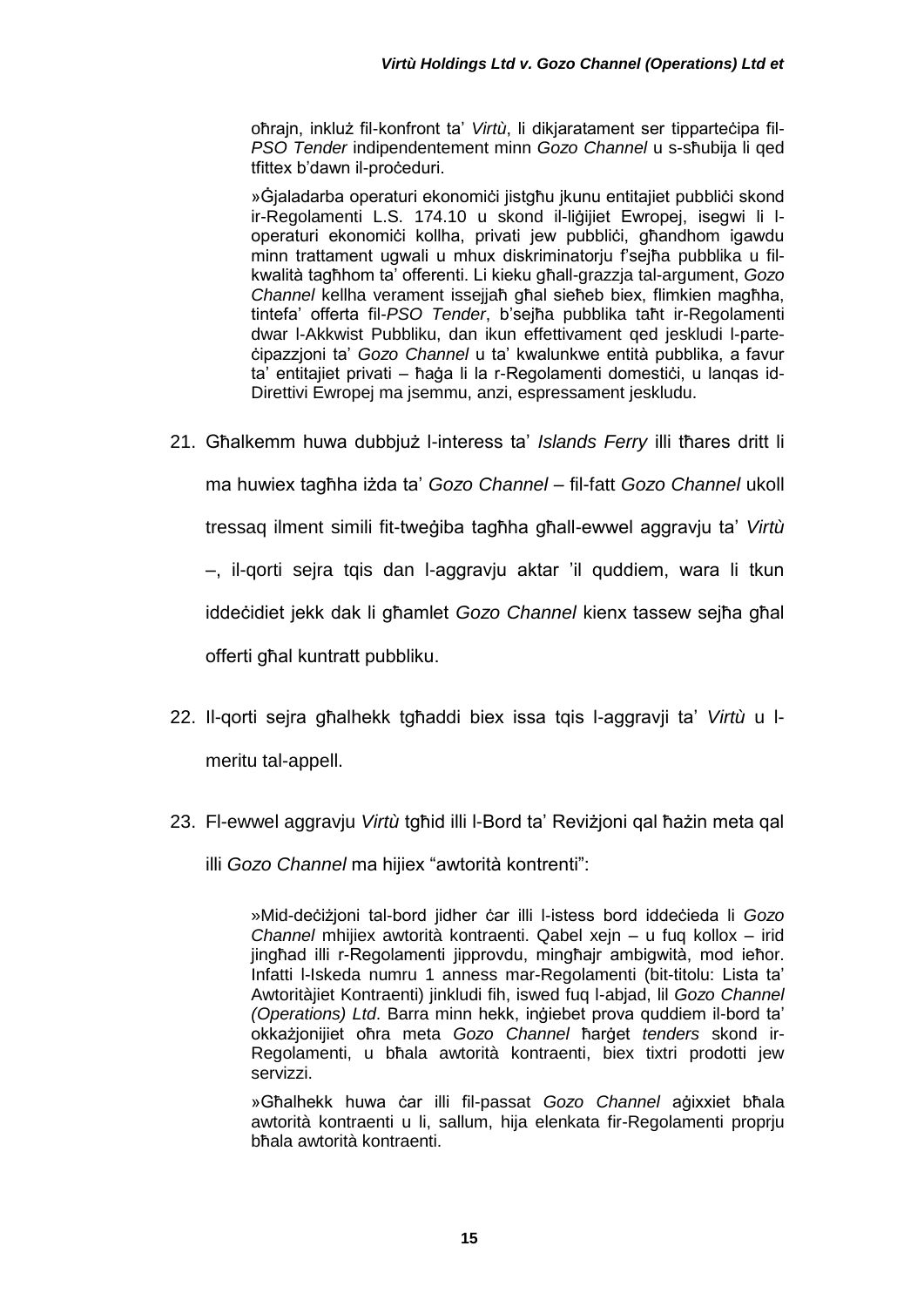»Għaldaqstant huwa evidenti li, in kwantu l-bord ikkonkluda illi *Gozo Channel* mhijiex awtorità kontraenti, l-istess bord wasal għal konklużjoni li legalment hija skorretta.«

24. *Gozo Channel* wieġbet hekk:

»Illi l-konklużjoni tal-bord li l-appellata *Gozo Channel* mhux awtorità kontraenti fil-kuntest tal-*Preliminary Market Consultation* hija korretta u għandha tintlaqa' minn din l-onorabbli Qorti għar-raġunijiet segwenti.

»Illi l-fatt li l-appellata *Gozo Channel* hija indikata bħala awtorità kontraenti fir-Regolamenti jew altrimenti fil-passat ħarġet (u preżentement għadha toħroġ(!)) *tenders* skont ir-Regolamenti – huwa għal kollox immaterjali u irrilevanti. Entità għandha titqies awtorità kontraenti mhux skont jekk il-leġiżlatur jelenkakx fil-Ewwel Skeda tar-Regolamenti imma titqies biss bħala tali wara li jsir evalwazzjoni fuq bażi individwali jekk ir-Regolamenti japplikawx *ratione personae*.

»Illi fil-każ *de quo* l-appellata *Gozo Channel* ma kinetx qed tittanta tixtri servizzi, provvisti jew xogħolijiet imma kienet sempliċiment qed tagħżel sieħeb sabiex titfa' offerta miegħu għall-*RfP*. Ir-Regolamenti stess jagħrfu li offerent (*tenderer*) 'jista' jkun jew persuna fiżika jew persuna ġuridika jew entità pubblika jew grupp ta' tali persuni u, jew entitajiet' u għalhekk l-appellata *Gozo Channel* għandha dritt skont illiġi li tipparteċipa fl-*RfP*.

»Illi għalhekk irid jiġi stabbilit mill-ewwel li anke l-istess Regolamenti jagħrfu li "entità pubblika" tista tipparteċipa f'*tenders* maħruġa minn awtorità kontraenti. Kemm-il darba dan huwa l-każ – u dan ċertament huwa l-każ kemm skont il-liġi domestika kif ukoll skont il-liġi Ewropea u l-ġurisprudenza tal-Qorti Ewropea tal-Ġustizzja – allura mill-ewwel tinkixef l-evalwazzjoni legali skorretta a bażi tal-appell odjern. Dan għaliex huwa verament diffiċli li wieħed jirrikonċilja kif l-appellata *Gozo Channel* setgħet tipparteċipa effettivament fl-*RfP* li kieku l-għażla tassieħeb qabel it-*tender* innifsu *ukoll* kellha ssir permezz b'*tender* taħt ir-Regolamenti. Anke bil-benefiċċju ta' dawn il-proċeduri kollha li bdew, diffiċli wieħed jimmaġina kif l-appellata *Gozo Chann*el setgħet teżawrixxi l-process tal-għażla, inkluż bir-reżoluzzjoni definittiva u finali tar-rimedji li seta' jkollhom l-appellata *Virtù* u *Islands Ferry Network Ltd* (li tista' tieħu sa aktar minn sena jekk wieħed jinkludi l-appell), fil-ħin sabiex tifta' l-offerta tagħha flimkien ma' *Islands Ferry Network Ltd* qabel it-*tender submission deadline* tal-*RfP*.

»Allaħares ikun hekk għaliex inkella l-appellata *Gozo Channel* qiegħda fi żvantaġġ sinifikanti fil-kuntest tal-*RfP* meta mqabbla ma' operaturi ekonomiċi oħrajn – inkluż l-istess grupp ta' kumpanniji *Virtù* li biddikjarar ser jipparteċipaw fl-*RfP* independetement mill-appellata *Gozo Channel*. Dan ma jkun xejn għajr ksur tal-prinċipju ġenerali tal-akkwist pubbliku li jirrikjedi trattament ugwali tal-operaturi ekonomići kollha irrispettivament jekk hux 'persuna fiżika jew persuna ġuridika jew entità pubblika jew grupp ta' tali persuni u, jew entitajiet'. Il-liġi talakkwisti pubblici ma tagħmilx differenza bejn offerent privat u dak pubbliku u ċertament m'għandhiex tiġi abbużata u mġebbda b'tali mod illi effettivament teskludi parteċipazzjoni pubblika a favur ta' dik esklussivament privata.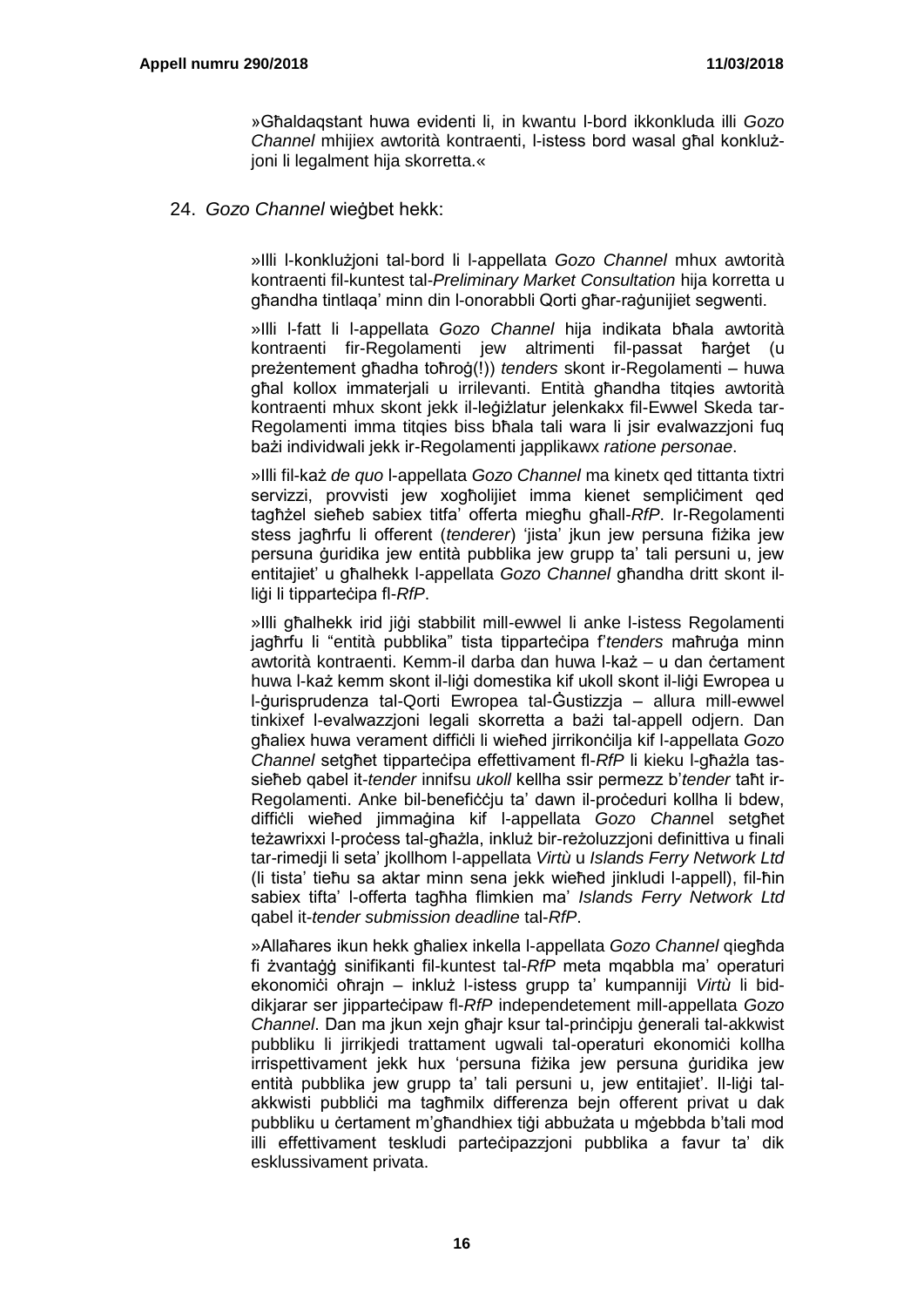»Illi mingħajr preġudizzju għas-suespost u fi kwalunkwe każ lappellata *Gozo Channel* mhux awtorità kontraenti għaliex hija ma taqax fit-tifsira ta' awtorità kontraenti skont ir-Regolamenti – u dan minkejja li hija indikata bħala tali fl-Ewwel Skeda tar-Regolamenti kif ser jiġi spjegat aktar l-istess. Illi "awtoritàjiet kontraenti" ngħatat din ittifsira skont ir-regolament 2:

> »"l-awtoritàjiet Statali, reġjonali jew lokali, korpi regolati mil-liġi pubblika, jew assoċjazzjonijiet maħluqa minn dawn l-awtoritàjiet jew korpi regolati mil-ligi pubblika.

»L-appellata *Gozo Channel* taqa' taħt il-kappa ta' "korpi regolati mil-liġi pubblika" u din tal-aħħar għandha s-segwenti tifsira skont irregolament 2 tar-Regolamenti:

»"korpi li jkollhom il-karatterističi li ģejjin:

- »"(a) huma stabbiliti għall-għan speċifiku li jilħqu l-esiġenzi li jinqalgħu fl-interess ġenerali, mingħajr ma jkollhom ebda xeħta industrijali jew kummerċjali;
- »"(b) ikollhom personalità ġuridika; u
- »"(c) huma finanzjati, mill-bicca l-kbira, mill-Istat, jew awtoritàjiet reġjonali jew lokali, jew korpi oħra regolati bid-dritt pubbliku; jew huma soġġetti għas-superviżjoni maniġerjali minn dawk l-awtoritàjiet jew korpi; jew ikollhom bord amministrattiv, maniġerjali jew superviżorju, li aktar minn nofs il-membri tiegħu jkunu maħtura mill-Istat, awtoritàjiet reġjonali jew lokali, jew minn korpi oħra regolati bid-dritt pubbliku;

»Illi dawn it-tifsiriet, kemm ta' "awtorità kontraenti" kif ukoll ta' "korpi regolati mil-liġi pubblika" huma armonizzati fl-Unjoni Ewropea skont id-Direttiva 2014/24 dwar l-akkwist pubbliku (id-'Direttiva') u għalhekk għandhom jiġu interpretati b'mod awtonomu u indipendenti. Skont ilġurisprudenza tal-Qrati tal-Ġustizzja tal-Unjoni Ewropea ('*CJEU'*) dawn it-tliet kriterji fit-tifsira ta' "korpi regolati mil-liġi pubblika" huma kumulattivi u għalhekk għandhom jiġu sodisfatti fl-intier tagħhom. Il-fatt li l-leġizlatur jitfa' entità bħala awtorità kontraenti fl-Ewwel Skeda tar-Regolamenti hija immaterjali u fil-fatt id-dritt Kommunitarju jrid li ssir evalwazzjoni ta' jekk dik l-entità hiex fil-verità awtorità kontraenti.

»Illi fid-dawl ta' dan jidher li l-appellata *Gozo Channel*:

- »a. tissoddisfa t-tieni kriterju (b) u peress li għandha personalità ġuridika separata bħala kumpannija b'responsabbilità limitata bi bord ta' diretturi li jieħdu deċiżjonijiet fl-aħjar interess tal-istess kumpannija biss u dan *ai termini* tal-Att dwar il-Kumpannija (Kap. 386 tal-Liġijiet ta' Malta); u
- »b. tissoddisfa t-tielet kriterju (ċ) wkoll.

»Illi, però, l-appellata *Gozo Channel* tissottometti li hija ma tissodisfax l-ewwel kriterju (a) u dan peress li l-operat tal-appellata huwa ta' natura industrijali u kummerciali u certament ma għandux l-għan speċifiku li jintlaħqu l-esiġenzi li jinqalgħu fl-interess ġenerali. Din issottomissjoni ssib il-komfort tal-ġurisprudenza tal-*CJEU*, kif ser jiġi muri aktar 'l isfel.

»Illi qabel xejn tajjeb li wieħed jifhem l-għan tad-Direttivi dwar l-akkwist pubbliku li jinkorporaw din it-tifsira ta' awtorità kontraenti, parti-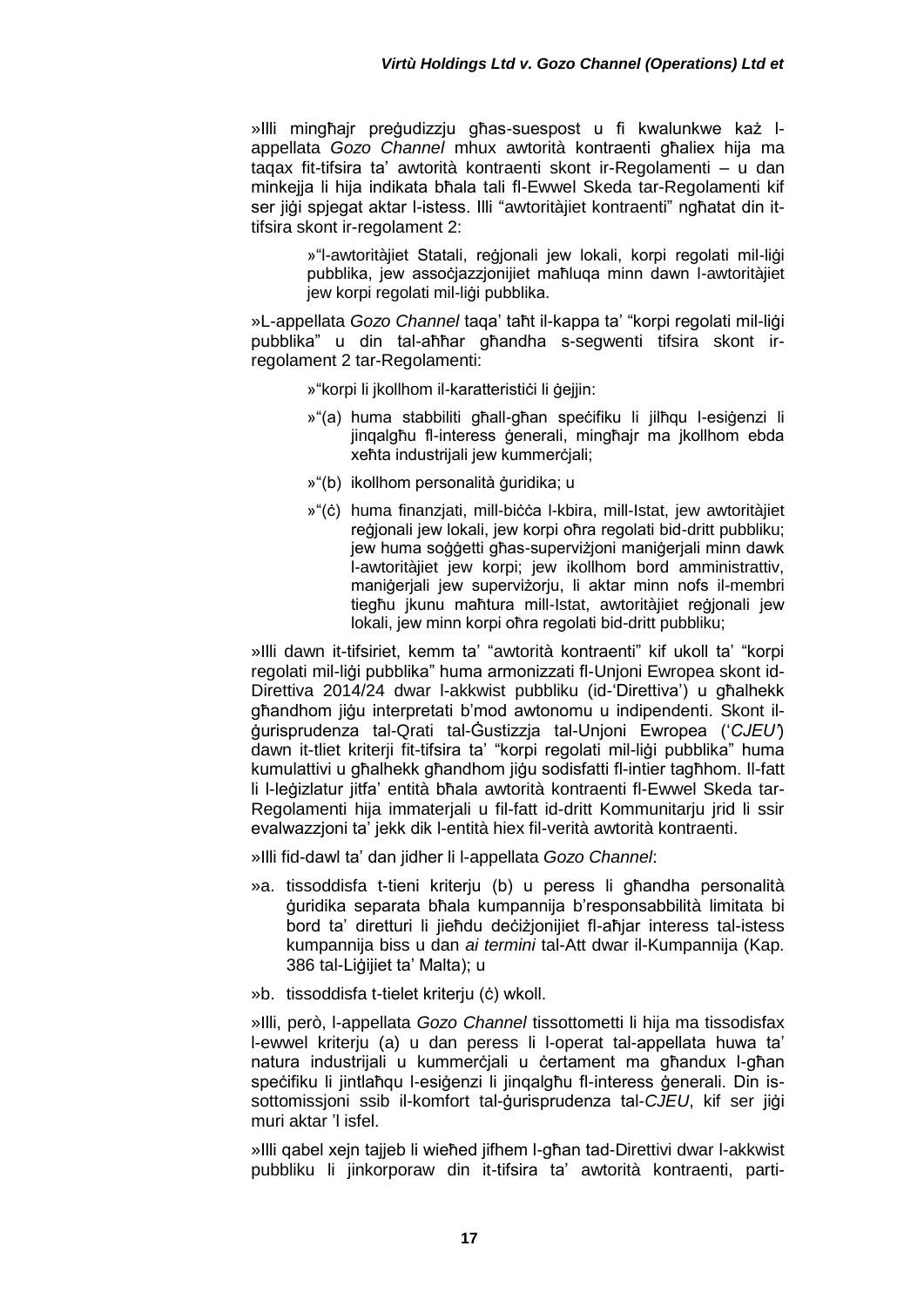kolarment, id-Direttiva. Dawn huma s-segwenti: it-tneħħija ta' ostakoli għall-moviment liberu ta' fornitura ta' servizzi u l-protezzjoni talinteressi ta' operaturi ekonomici stabbiliti fl-Unjoni Ewropea li jixtiequ joffru merkanzija jew servizzi lill-awtoritàjiet kontraenti f'stat membru ieħor. Allura bilfors li l-għan ta' dawn id-Direttivi huwa li jiġi evitat irriskju li jkun hemm preferenza lejn offerenti nazzjonali fuq offerenti minn stat membru ieħor meta jkun qed jingħata kuntratt. Għal din irraġuni, il-ġurisprudenza tal-*CJEU* hija kostanti fis-sens li l-kriterji kumulattivi fuq riferiti għandhom jiġu interpretati b'mod wiesa' sabiex lopportunità tal-akkwist tkun miftuħa għall-Maltin u anke għall-barranin.

»Il-kunċett ta' 'esiġenzi li jinqalgħu fl-interess ġenerali, mingħajr ma jkollhom ebda xeħta industrijali jew kummerċjali' mhux imfisser fid-Direttiva u lanqas fir-Regolamenti, u għalhekk, l-evalwazzjoni ta' dan għandha ssir fuq bażi ta' każ b'każ.

»Hemm diversi eżempji fil-ġurisprudenza tal-*CJEU* dwar dak li ġie meqjus bħala 'esiġenzi li jinqalgħu fl-interess ġenerali' – il-kunċett huwa interpretat b'mod kemm jista' jkun wiesa: produzzjoni ta' dokumenti uffiċjali (jiġifieri passaporti, liċenzji tas-sewqan u karti talidentità), tneħħija u trattament ta' skart domestiku, attivitajiet funebri u l-lista tkompli. L-*CJEU* tidher li tindika li l-attività għandha tkun marbuta mal-ordni pubbliku, u għalhekk, l-istat għandu jkollu interess ċar li jeżerċita kontroll ta', jew influwenza deċiżiva fug, l-attività jew l-aspetti tiegħu.

»Illi, però, mhux biżżejjed li l-attività hija meqjusa bħala tali. Il-liġi trid li dik l-attività ma ikollhiex xeħta industriiali jew kummerċjali. Li kieku mhux il-każ ma kinetx issir din id-distinzjoni fit-tifsira ta' korp regolati mil-liġi pubblika. Dan ġie misħuq kemm-il darba mill-*CJEU* (ara C-360/96 *BFI Holding BV* (10 Novembru 1998) paras 31-36; C-223/99 u C-260/99 *Agora Srl* para 32; C-18/01 *Korhonen* (22 Mejju 2003), para 40).

»Illi fuq din in-nota *Korhonen* ta s-segwenti gwida sabiex wieħed jara hemmx fil-verita' xeħta industrijali jew kummerċjali:

> »"If the body operates in normal market conditions, aims to make a profit, and bears the losses associated with the exercise of its activity, it is unlikely that the needs it aims to meet are not of an industrial or commercial nature. In such a case, the application of the Community directives relating to the coordination of procedures for the award of public contracts would not be necessary, moreover, because a body acting for profit and itself bearing the risks associated with its activity will not normally become involved in an award procedure on conditions which are not economically justified.<sup>4</sup>

»Ara wkoll C-283/00 *Kummissjoni tal-Unjoni Ewropea v Spanja* (16 Ottubru 2003) para 82

»Illi għalhekk huwa evidenti li l-appellata *Gozo Channel* mhux korp regolat mil-liġi tal-akkwisti pubbliċi. L-appellata *Gozo Channel* qiegħda topera f'suq liberu bil-għan li tagħmel profitt u bir-riskju li tagħmel telf li ser iġġarrbu hija biss – ġaladarba hi ma tistax tiddependi minn finanzjar mill-istat minħabba r-restrizzjoniijiet fuq dan permezz tarreġim ta' *EU State aid law.* Fil-verità l-unika skop tal-eżistenza talgrupp ta' kumpanniji *Gozo Channel* huwa l-parteċipazzjoni fit-*tender* li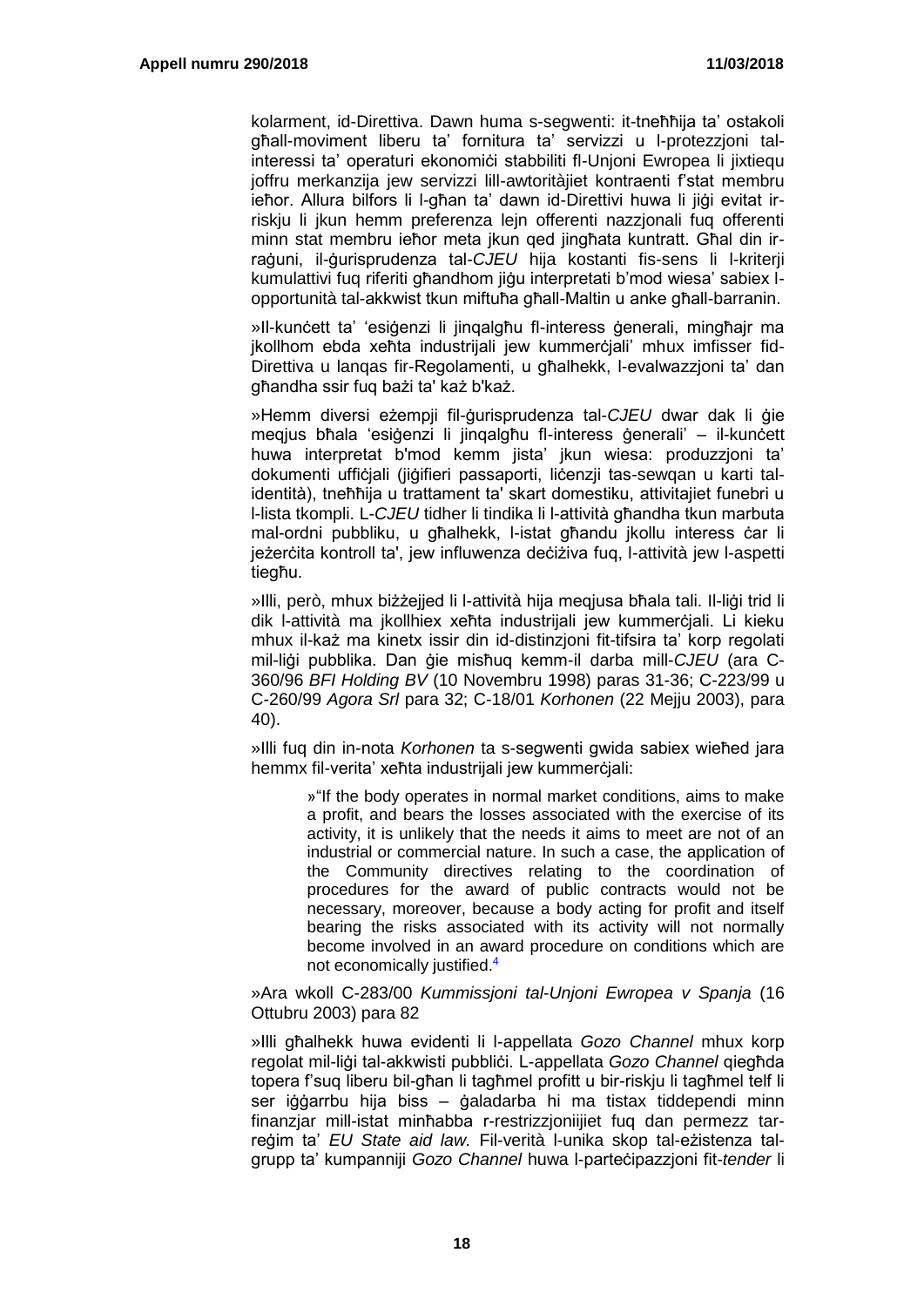joħroġ mill-Gvern Malti sabiex tingħata b'mod esklussiv l-konċessjoni fuq ir-rotta Mġarr (Għawdex) – Ċirkewwa.

»L-appellata *Gozo Channel* trid tikkonkorri ma' operaturi ekonomiċi oħra sabiex tirbah l-istess *tender* u tingħata l-konċessjoni u fil-fatt jekk l-appellata Gozo Channel ma tirbaħx dan it-*tender* wieħed jista jgħid li l-eżistenza tagħha tispiċċa bla skop.

»Il-"karattru" jew "xeħta" industrijali u kummerċjali tal-konċessjoni hija inerenti fil-process kompettitiv, miftuh, trasparenti u mhux diskriminatorju tat-*tender* li joħroġ il-Gvern Malti.

»Dan il-proċess kien immexxi prinċiparjament mill-bżonn tal-appellata *Gozo Channel* – b'viżjoni esklussivament industrijali u kummerċjali – sabiex iġġib l-aqwa offerta u l-aktar waħda kompettitiva sabiex tkun tista' tirbaħ l-*RfP*.

»Illi oriġinarjament l-grupp ta' kumpanniji *Gozo Channel* ġie inkorporat sabiex jintlaħqu l-esiġenzi li jinqalgħu fl-interess ġenerali (li ma kellhomx xeħta industrijali jew kummerċjali), u dan qed ngħidu lura fl-1979 – imma s-sitwazzjoni inbidlet ferm minn dakinhar.

»Minħabba l-isħubija ta' Malta fl-Unjoni Ewropea skatta obbligu, prinċiparjament emanenti mill-*Maritime Cabotage Regulations*, li jinfetaħ is-sug, speċifikament ir-rotta bein l-iMġarr (Għawdex) u Ċirkewwwa. Għal dan il-għan il-Gvern Malti organizza u ħareġ *tender*  kompettitiv, miftuħ, trasparenti u mhux diskriminatoriu fl-2011 sabiex offerent (*tenderer*) jitfa' l-offerta tiegħu jieħu ħsieb ir-rotta b'mod esklussiv u dan wara li jikkompeti ma' *tenderers* oħrajna għall-istess għan. Il-grupp tal-kumpanniji *Gozo Channel* għamlet dan u ħadd ma kkontestaha u għalhekk rebħet il-konċessjoni b'mod esklussiv.

»L-*RfP* in kwistjoni huwa fil-verità t-tiġrija sabiex tingħata l-konċessjoni wara li l-konċessjoni preċedenti (li preżentement qed topera lappellata *Gozo Channel*) kienet waslet biex tiskadi u li issa effettivament skadiet fil-mori ta' dawn il-proċeduri ġudizzjarji mibdija mill-grupp ta' kumpanniji *Virtù*.

»Illi tajjeb li wieħed jgħid li l-*CJEU* qalet kemm-il darba li l-eżistenza ta' kompetizzjoni sinifikanti fuq is-suq, speċjalment, meta l-entità qiegħda taffaċċa konkorrenza qalila minn operaturi ekonomiċi oħra, tista' tkun indikattiva tan-nuqqas ta' 'esiġenzi li jinqalgħu fl-interess ġenerali, mingħajr ma jkollhom ebda xeħta industrijali jew kummerċjali'.«

25. Dwar jekk *Gozo Channel* hijiex awtorità kontraenti ma hemmx wisq

dubju meta tqis illi hija mniżżla fl-iSkeda 16 – "Lista ta' Awtoritàjiet

Kontraenti li jamministraw l-akkwist pubbliku tagħhom skont id-dis-

posizzjonijiet ta' dawn ir-Regolamenti ta' mitejn u ħamsin elf euro

(€250,000)" – mehmuża mal-L.S. 174.04.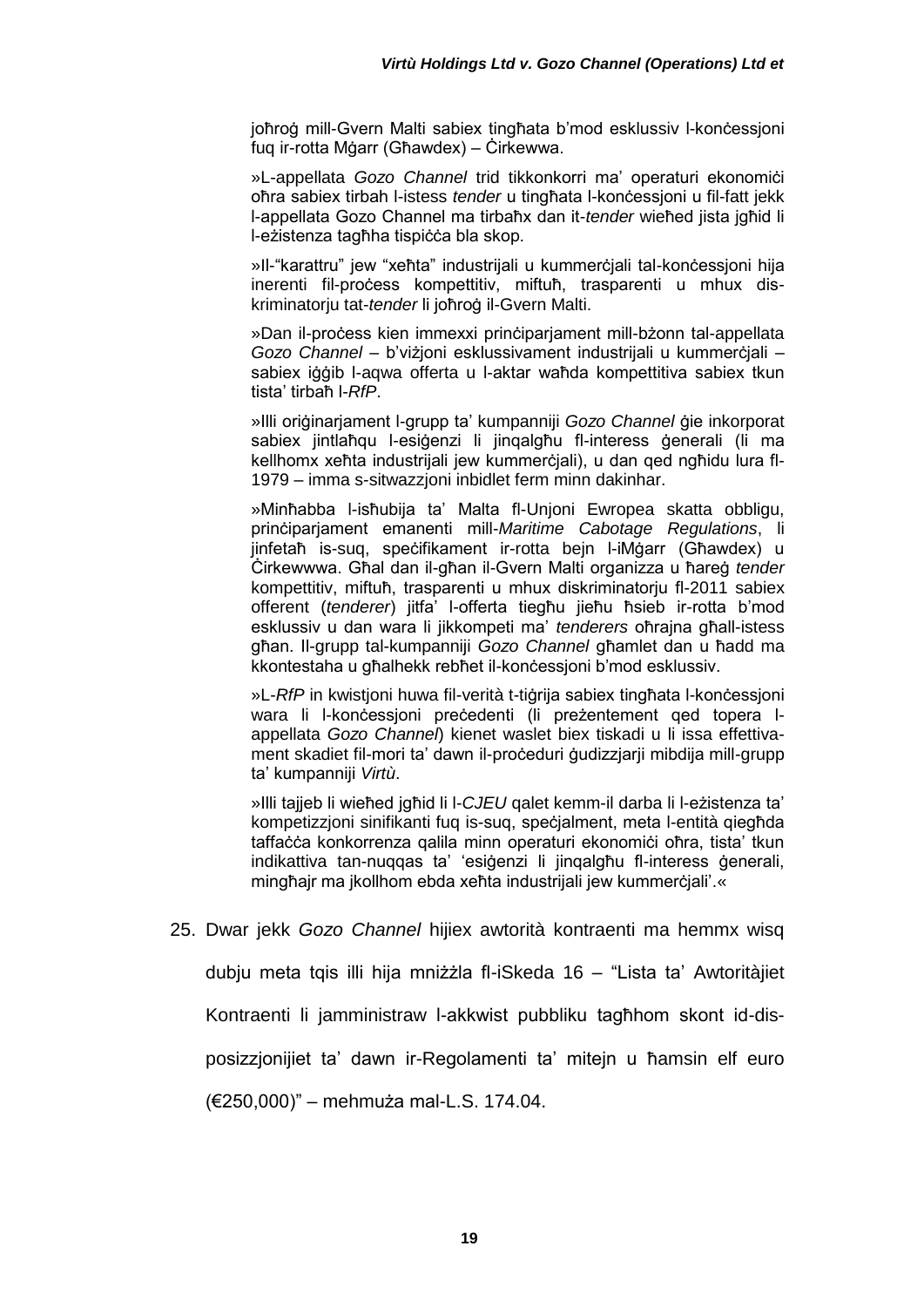- 26. Tassew illi *Gozo Channel* tgħid fit-tweġiba tagħha illi ma hijiex awtorità kontraenti għax, skond kif tgħid it-tifsira mogħtija fir-reg. 2 tal-L.S. 174.04, "korpi regolati mil-liġi pubblika", bħal ma hija *Gozo Channel,* jitqiesu awtorità kontraenti fil-każ biss illi "ma jkollhom ebda xeħta industrijali jew kummerċjali", waqt illi l-attività ta' *Gozo Channel*  għandha dik ix-xeħta. Madankollu, ladarba huma r-Regolamenti stess illi jelenkaw lil *Gozo Channel* fl-iSkeda 16 fost il-korpi marbuta bilproċeduri stabiliti fir-Regolamenti meta l-valur tal-kuntratt jilħaq ilvaluri msemmija fir-Regolamenti, *Gozo Channel* ukoll trid tħares dawk ir-Regolamenti jekk tkun sejra tagħmel akkwist pubbliku.
- 27. Il-kwistjoni iżda ma hijiex tant jekk *Gozo Channel* hijiex awtorità kontraenti iżda jekk dak li għamlet fil-każ tallum għamlitux bħala awtorità kontraenti jew f'xi kapaċità oħra – speċifikament bħala oblatur prospettiv – ladarba r-reg. 56 tal-L.S. 174.04 jippermetti lil entitajiet pubblići li huma wkoll jagħmlu offerti wara sejħa magħmula minn awtoritàjiet kontraenti oħra.
- 28. Billi għalhekk għad irridu naraw jekk l-istedina li għamlet fil-każ tallum *Gozo Channel* għamlithiex fil-kwalità ta' awtorità kontraenti, bħala sejħa għal offerti għal kuntratt pubbliku, jew fil-kwalità ta' oblatur prospettiv, bħala sejħa għal min jitħajjar jissieħeb magħha biex tagħmel offerta wara s-sejħa tal-Ministeru, il-qorti sejra tqis dan laggravju aktar 'il quddiem.

**20**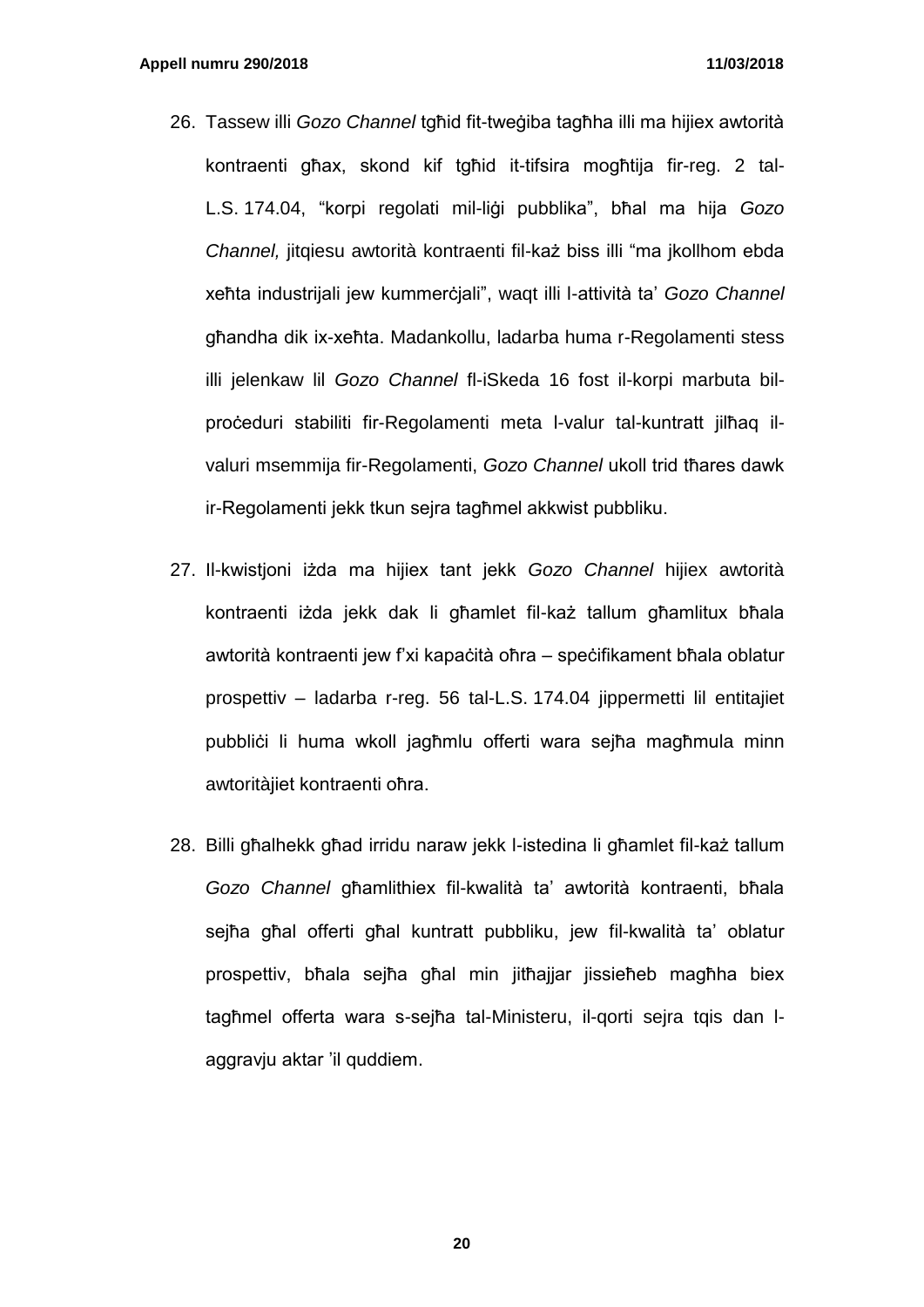29. Fit-tieni aggravju *Virtù* tgħid illi l-Bord ta' Reviżjoni qal ħażin meta qal

illi ma sarx akkwist minn *Gozo Channel*. Kompliet tfisser l-aggravju

hekk:

»It-tieni aggravju jikkonċerna l-konkluzjoni tal-bord fis-sens illi lproċess mertu tal-oġġezzjoni quddiem il-bord ma wassalx għal "akkwist".

»Ir-Regolamenti jiddefinixxu t-terminu "akkwist" hekk:

»"akkwist" tfisser akkwist permezz ta' kuntratt pubbliku ta' xogħlijiet, provvisti jew servizzi minn awtorità kontraenti waħda jew aktar minn operaturi ekonomici, magħżula minn dawk Iawtoritàjiet kontraenti, kemm jekk il-provvisti, xogħlijiet jew servizzi huma maħsuba għal għan pubbliku sew jekk le;"

»Sabiex, allura, ikun hemm akkwist pubbliku, hemm bzonn li jikkonkorru tliet elementi:

- »a. hemm bżonn li jsir akkwist permezz ta' kuntratt pubbliku ("l-Ewwel Element");
- »b. minn awtorità kontraenti ("it-Tieni Element");
- »ċ. ta' servizz, provvisti jew prodotti ("it-Tielet Element").

»L-għan tal-akkwist huwa irrelevanti – jista' ikun pubbliku jew le.

»Rigward l-Ewwel Element, ir-Regolamenti jiddeffinixxu kuntratt pubbliku hekk:

> »"kuntratti pubbliċi" tfisser kuntratti b'titolu oneruż konklużi bilmiktub bejn operatur ekonomiku wieħed jew aktar u awtorità kontraenti waħda jew aktar u li għandhom bħala s-suġġett tagħhom l-eżekuzzjoni tax-xogħlijiet, il-provvista ta' prodotti jew ilprovvista ta' servizzi;

»M'hemmx dubbju li bejn il-*Gozo Channel* u *Islands Ferry* hemm kuntratt bil-miktub. Dan jikkonsisti *f'charterparty* bejn *Gozo Channel* u *Islands Ferry* għall kirja tal-*fast ferry* jew *fast ferries* u li għalih *Gozo Channel* ser tħallas il-*hire*.

»M'hemmx dubbju lanqas li, għalkemm il-bord iddeċieda mod iehor, dan il-kuntratt – iċ-*charterparty* - fih titolu oneruż. Infatti, is-Sur Joe Cordina, rappreżentant tal-*Gozo Channel* xehed hekk quddiem il-bord:

> "Dr Ann Fenech: Mela l-obbligu tal-*Island Ferries Network Limited* x'kien skond dal-kuntratt?

»"Xhud: Biex tħaddem dan is-servizz.

»"Dr Ann Fenech: Biex tħaddem dan is-servizz. U l-obbligu tal-*Gozo Channel* skond dan il-kuntratt x'kien ser ikun?

»"Xhud: L-obbligu kif?

»"Dr Ann Fenech: Ħa nerġa' nispjegalek: talli l-*Island Ferries Network Limited* kienet ser ittik dan il-vapur, l-*Island Ferries Network Limited* x'kienet ser tieħu mill-kuntratt?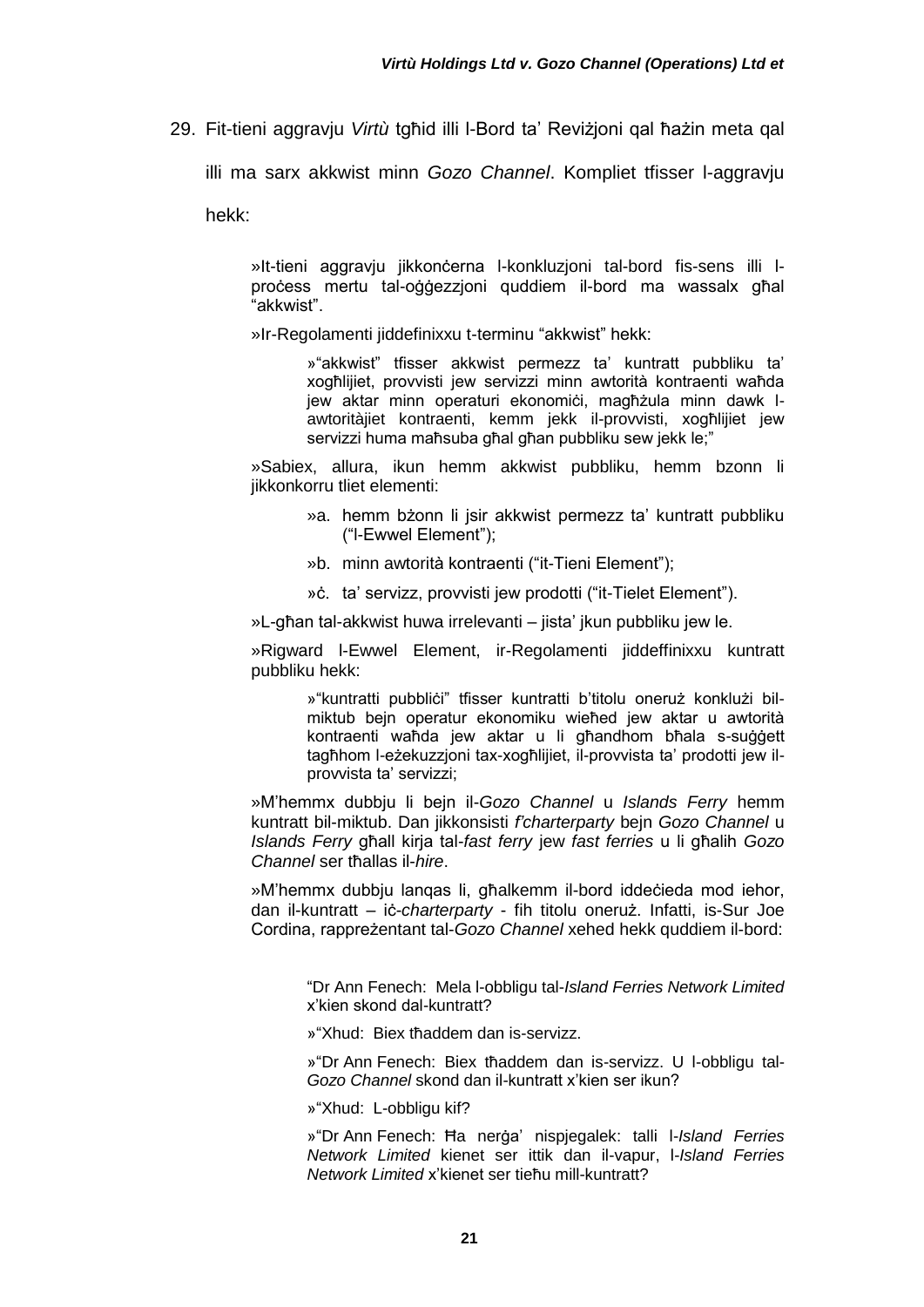»"Xhud: X'kienet ser tieħu? Ovvjament ħa jkun hemm il-kera talkuntratt.

»"Dr Ann Fenech: Il-kera taċ-*charter* u dan *daily rate* kienet jew *per month*?

»"Xhud: Jien ma nafx kemm nista' nagħti ħjiel għax m'għandix daqshekk informazzjoni.

»"Dr Ann Fenech: Tħallas iċ-*charter* tagħha.

»"Xhud: Tħallas iċ-*charter* u daqshekk."

»Tenut kont is-suespost, il-konklużjoni tal-bord fis-sens li ma kien hemm ebda titolu oneruż hija inspjegabbli. Din hija xiehda ta' rappreżentant għoli tal-*Gozo Channel* – mingħajr tlaqliq jew ekwivokazzjoni – li tikkonferma li kien hemm titolu oneruż. Ġie, fi kliem semplici, miftiehem ħlas.

»Huwa evidenti, kif gie muri fil-kuntest tal-ewwel aggravju, illi *Gozo Channel (Operations) Ltd* hija awtorità kontraenti; huwa daqstant ieħor evidenti illi *Islands Ferry* hija "operatur ekonomiku".

»Fl-aħħar – u dan li ser jingħad ikopri wkoll it-Tielet Element fuq insemmi – il-kuntratt konkluż bejn *Gozo Channel* u *Islands Ferry* evidentement kien jittratta il-provvista ta' servizz. Dan qalitu *Gozo Channel* stess. Infatti, il-*preliminary market consulation* li ħarġet il-*Gozo Channel* ġiet pubblikata fuq is-sit elettroniku tad-Dipartiment tal-Kuntratti fejn ġie mniżżel ċarament illi l-*procurement type* kien ta' "*Services*" u illi is-*CPV Code<sup>2</sup>* kien *"606100000 – Ferry Transport*  Services". Dan sempliċiment jikkonferma dak li, fil-verità, kulħadd jaf: *charter party agreement* bħal dak iffirmat bejn *Gozo Channel* u *Islands Ferry* huwa kuntratt biex jiġi provdut servizz.

»Rigward it-Tieni Element, u *cioè* jekk *Gozo Channel (Operations) Ltd* hijiex awtorità kontraenti jew le, dan il-punt diġà ġie indirizzat filkuntest tal-ewwel aggravju.

»Tenut kont is-suespost, il-konklużjoni tal-bord hija inspjegabbli, u skorretta.«

30. *Gozo Channel* wieġbet hekk:

»Illi l-apprezzament tal-liġi u tal-fatti tal-bord li fil-każ tal-għażla tassieħeb (*partner*) ma hemmx akkwist pubbliku mill-appellata *Gozo Channel* huwa korrett u ma għandux jiġi disturbat minn din l-onorabbli qorti.

»Illi kif ġie spjegat aktar 'il fuq l-appellata *Gozo Channel* f'din l-istanza mhux awtorità kontraenti u għalhekk qatt ma jista jkun li kwalunkwe ftehim li tidħol fih ma' terzi, inkluż, *Islands Ferry Network L*td, jiġi meqjus bħala akkwist pubbliku u dan għar-raġunijiet diġà mogħtija aktar 'il fuq.

»Illi anke li kieku wieħed jinjora dan il-fatt fundamentali, xorta waħda lftehim ma' *Islands Ferry Network Ltd* (u seta' kien mal-appellanti *Virtù*(!)) mhux akkwist pubbliku u dan għar-raġuni li l-ftehim viġenti la

l

<sup>2</sup> *Common Procurement Vocabulary Code*.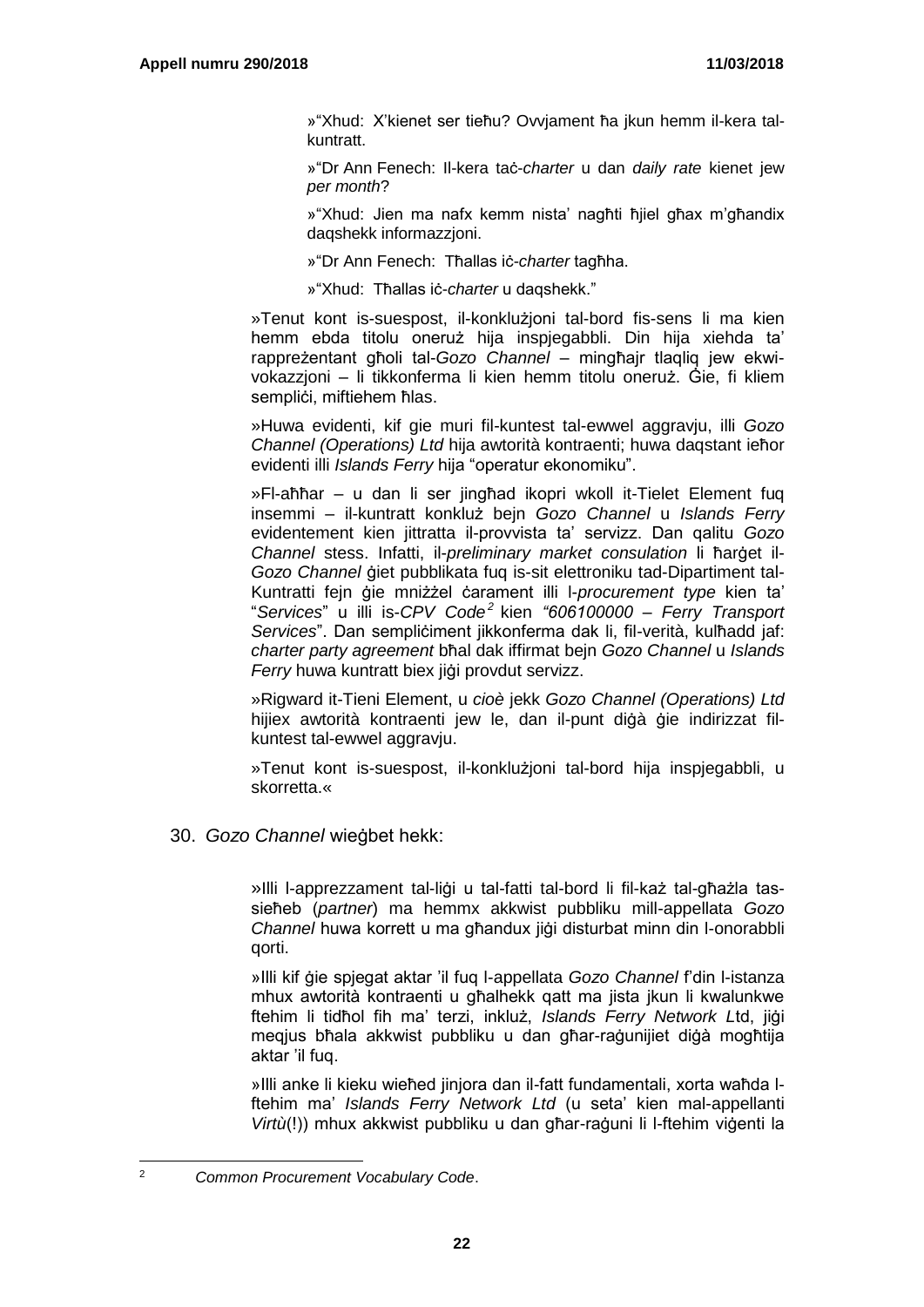huwa kuntratt "konkluż" u lanqas huwa wieħed għall-eżekuzzjoni taxxogħlijiet, il-provvista ta' prodotti jew il-provvista ta' servizzi, kif altrimenti irid ir-regolament 2 tar-Regolamenti.

»Kif diġà ġie dikjarat *ex admissis* mill-appellata *Gozo Channel* f'varji proċeduri, il-ftehim ma' *Islands Ferry Network Ltd* ma daħalx fis-seħħ u dan għaliex huwa soġġett għall-kondizzjoni suspensiva u *cioè* li jidħol fis-seħħ biss jekk il-Ministeru jaġudika l-*RfP<sup>3</sup>* favur l-offerta talappellata *Gozo Channel* u *Islands Ferry Network Ltd*. Tajjeb li wieħed iżżomm f'moħħu li r-Regolamenti dwar il-Kuntratti ta' Konċessjoni (Liġi Sussidjarja 174.10) jagħti varji rimedji – li infatti diġà ged jiġu eżerċitati mill-grupp ta' kumpanniji *Virtù* – inkluż l-*objection* jew aħjar l-appell minn deċiżjoni tal-Ministeru fl-evalwazzjoni tal-offerti.

»Għal din ir-raġuni l-obbligi naxxenti f'dak il-ftehim preżentement ma jeżistux sakemm il-ġrajja li fuqha dawk l-obbligi jiddependu ma sseħħx u dan *ai termini* tal-artikolu 1063(2) tal-Kodiċi Ċivili (Kapiltu 16 tal-Liġijiet ta' Malta).

»Għalhekk isegwi wkoll li la l-obbligi għadhom ma jeżistux il-ftehim *de quo* la għandu l-għan ta' fornitura ta' servizzi u lanqas għandu lelement ta' interess pekunjarju.

»Illi anke li kieku din l-onorabbli qorti kellha tara l-każ *de quo* millperspettiva tal-għanijiet u l-oġġettivi tad-Direttiva jidher li l-interpretazzioni tal-ligi tal-appellanti *Virtù* semplicement ma tregix. Kif gie spjegat fuq, … id-Direttivi Ewropej dwar l-akkwist pubbliku huma prinċiparjament intiżi sabiex jeliminaw il-barrieri fil-konfront tal-moviment liberu tal-fornitura ta' servizzi kif ukoll sabiex jiżguraw li operaturi ekonomići stabbiliti, perkażu Malta, ma jigux preferuti fug operaturi ekonomiċi minn stati membri oħra fil-kuntest ta' xiri ta' servizzi, oġġetti u xogħlijiet minn awtorità kontraenti.

»Huwa evidentissimu li f'dan il-każ ma hawn l-ebda dubbju ta' xi diskriminazzjoni meta kemm l-appellanti *Virtù* kif ukoll *Islands Ferry Network Ltd* huma t-tnejn operaturi ekonomici stabbiliti Malta.

»Apparti minn hekk, dawn l-għanijiet u oġġettivi tad-Direttiva ser jiġu żgurati u mħarrsa permezz tal-*RfP* fejn il-bord tal-evalwazzjoni mqabbad mill-Ministeru ser jevalwa kemm l-offerta tal-appellata *Gozo Channel* flimkien ma' *Islands Ferry Network Ltd* u kif ukoll l-offerta talappellanti *Virtù* (waħedhom jew ma' terzi). Jerġa' jingħad li hawn rimedji appożiti f'dan ir-rigward.

»Illi jerġa jiġi ribadit li l-pożizzjoni li ħadet l-appellata *Gozo Channel*  kienet ferm studjata u mhux waħda li ttieħdet leġġerment. Illi fin-nota ta' sottomissjonijiet quddiem il-bord l-appellata *Gozo Channel* għamlet referenza għal sentenzi tal-CJEU, partikolarlment, *C*C-215/09 *Mehiläinen Oy* (22 Diċembru 2010), para. 33, kif ukoll dokumenti maħruġa mill-Kummissjoni tal-Unjoni Ewropea kif ukoll minn stati membri (Irlanda u l-Ingilterra), li kienu l-bażi. L-avukati sottoskritti wkoll kienu talbu 8 ditti legali b'ufficiu fi 8 stati membri sabiex jiddiskrivu lposizzjoni f'dak l-istat membru fuq l-għażla ta' sieħeb (*partner*).

»Illi jidher biċ-ċar li l-appellanti *Virtù* għażlu li jinjoraw dan kollu u qed jinsistu bl-interpretazzioni skorretta tagħhom tal-liġi applikabbli ...

l

<sup>3</sup> *Request for Proposals*.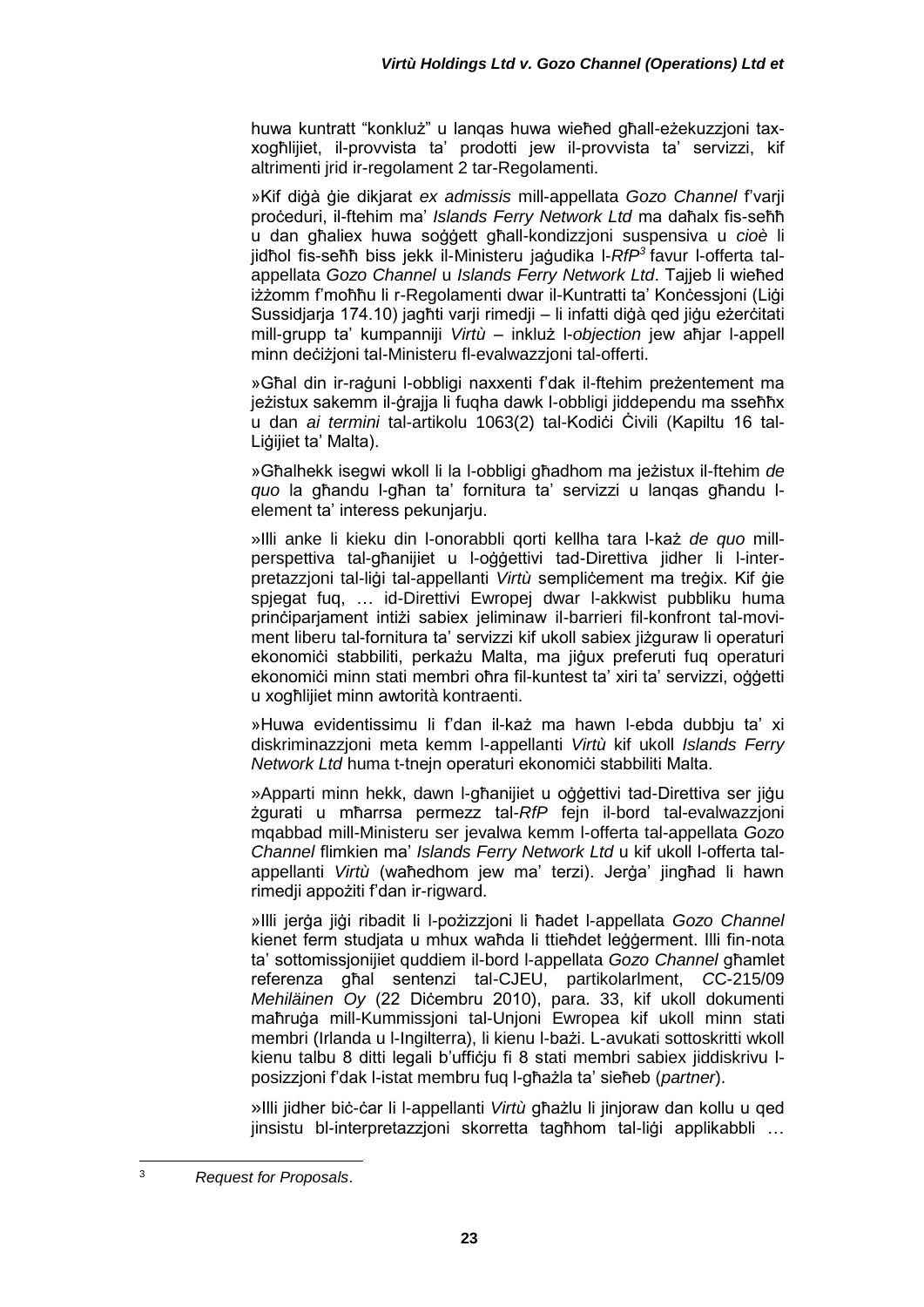sabiex jgħattu fatt wieħed – ma kinux l-aktar partner vijabbli għall-*Gozo Channel*.«

- 31. Essenzjalment *Gozo Channel* qiegħda tgħid (i) illi ma hijiex awtorità kontraenti; (ii) illi l-kuntratt li għamlet ma' *Islands Ferry* għall-kiri ta' *fast ferry* għadu ma daħalx fis-seħħ għax huwa soġġett għall-kondizzoni illi l-kuntratt mal-Ministeru jingħata lil *Gozo Channel*; (iii) illi f'kull każ dak li jgħidu u jridu r-Regolamenti sejjer jitħares meta jsir skrutinju mill-Ministeru tal-offerta ta' *Gozo Channel* li magħha jkun hemm ukoll il-ftehim ma' *Islands Ferry* li wkoll għalhekk jiġi skrutinat; u (iv) illi għandha l-konfort tas-sentenza tal-Qorti tal-Ġustizzja tal-Unjoni Ewropea fil-każ ta' Mehiläinen Oy.
- 32. Dwar l-ewwel argument rajna illi f'kull każ *Gozo Channel* hija marbuta bir-Regolamenti jekk tfittex li tagħmel akkwist pubbliku li jilħaq il-valur imsemmi fir-Regolamenti u l-kwistjoni għalhekk hija jekk il-ftehim bejn *Gozo Channel* u *Islands Ferry* kienx kuntratt pubbliku biex jingħata servizz lil *Gozo Channel* minn *Islands Ferry*.
- 33. Il-fatt hu illi biex tista' tagħti s-servizz li għalih saret sejħa għal offerti mill-Ministeru, *Gozo Channel* kienet teħtieġ hi stess servizz u għalhekk dak li għamlet kien tassew sejħa għal offerti għal servizz. Tant dak li għamlet *Gozo Channel* kien sejħa għal offerti għal servizz, illi filfatt wassal għal kuntratt ta' *charterparty* bejnha u *Islands Ferry* biex jingħatalha dak is-servizz*.* Fi kliem ieħor, għalkemm, kif sewwa qal il-Bord ta' Reviżjoni, *Gozo Channel* ma hijiex l-awtorità kontraenti fil-każ tal-kuntratt li saret sejħa għal offerti għalih mill-Ministeru, hija lawtorità kontraenti fil-każ tas-sejħa li għamlet hi għal servizz li teħtieġ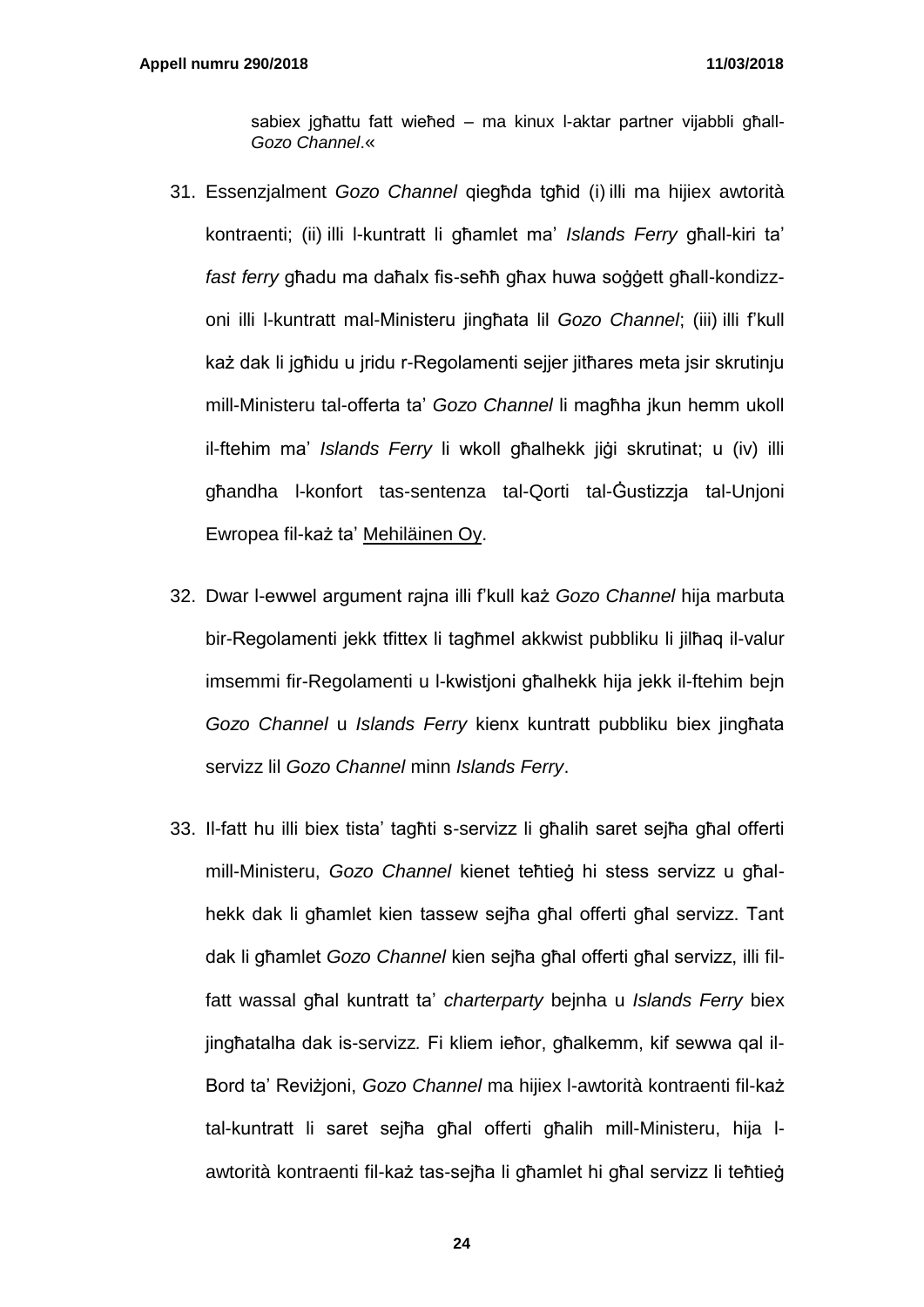hija stess, *viz.* is-servizz ta' *fast ferry* li teħtieġ biex tista' tagħmel offerta sħiħa lill-Ministeru.

- 34. Il-ftehim ta' *charterparty* bejn *Gozo Channel* u *Islands Ferry* jistipola illi *Gozo Channel* tħallas lil *Islands Ferry* għall-kiri ta' *fast ferry*; huwa għalhekk kontratt oneruż u mhux, kif qal il-Bord ta' Reviżjoni, "*there exists no financial element*"*.* Il-fatt illi l-ftehim huwa soġġett għal kondizzjoni sospensiva ma jnaqqas xejn min-natura oneruża talkuntratt. Il-fatt jibqa' li l-offerta ntlaqgħet, l-għażla ta' min sejjer jagħti s-servizz bi ħlas saret u l-kuntratt sar. Barra minn hekk, meta sseħħ kondizzjoni l-effett ikun *ex tunc*<sup>4</sup> ukoll jekk l-esekuzzjoni materjali ssir wara li tkun seħħet il-kondizzjoni. Li kieku kuntratti magħmula minn awtoritajiet kontraenti ma jibqgħux soġġetti għal dak li jgħidu u jridu r-Regolamenti għax jitqiegħdu taħt kondizzjoni sospensiva, kieku jkun faċli wisq li tevadi r-Regolamenti.
- 35. Għandu jingħad, f'dan l-istadju, illi l-kuntratt bejn *Gozo Channel* u *Islands Ferry* jintlaqat bir-Regolamenti jekk jaqbeż il-valuri msemmija fir-Regolamenti. Madankollu m nġibitx prova tal-valur tal-kuntratt u dan il-fattur ma tqiesx relevanti mill-partijiet għall-għanijiet ta' din ilkawża.
- 36. Dwar l-argument illi dak li jgħidu jridu r-Regolamenti sejjer f'kull każ jitħares għax l-offerta ta' *Gozo Chennel* "flimkien ma' *Islands Ferry Network Ltd*" sejra tgħaddi mill-iskrutinju tal-evalwazzjoni li trid issir qabel ma tintgħażel offerta mill-Ministeru, il-qorti tosserva illi jista'

 $\overline{4}$ Art. 1061(1), Kod. Civ.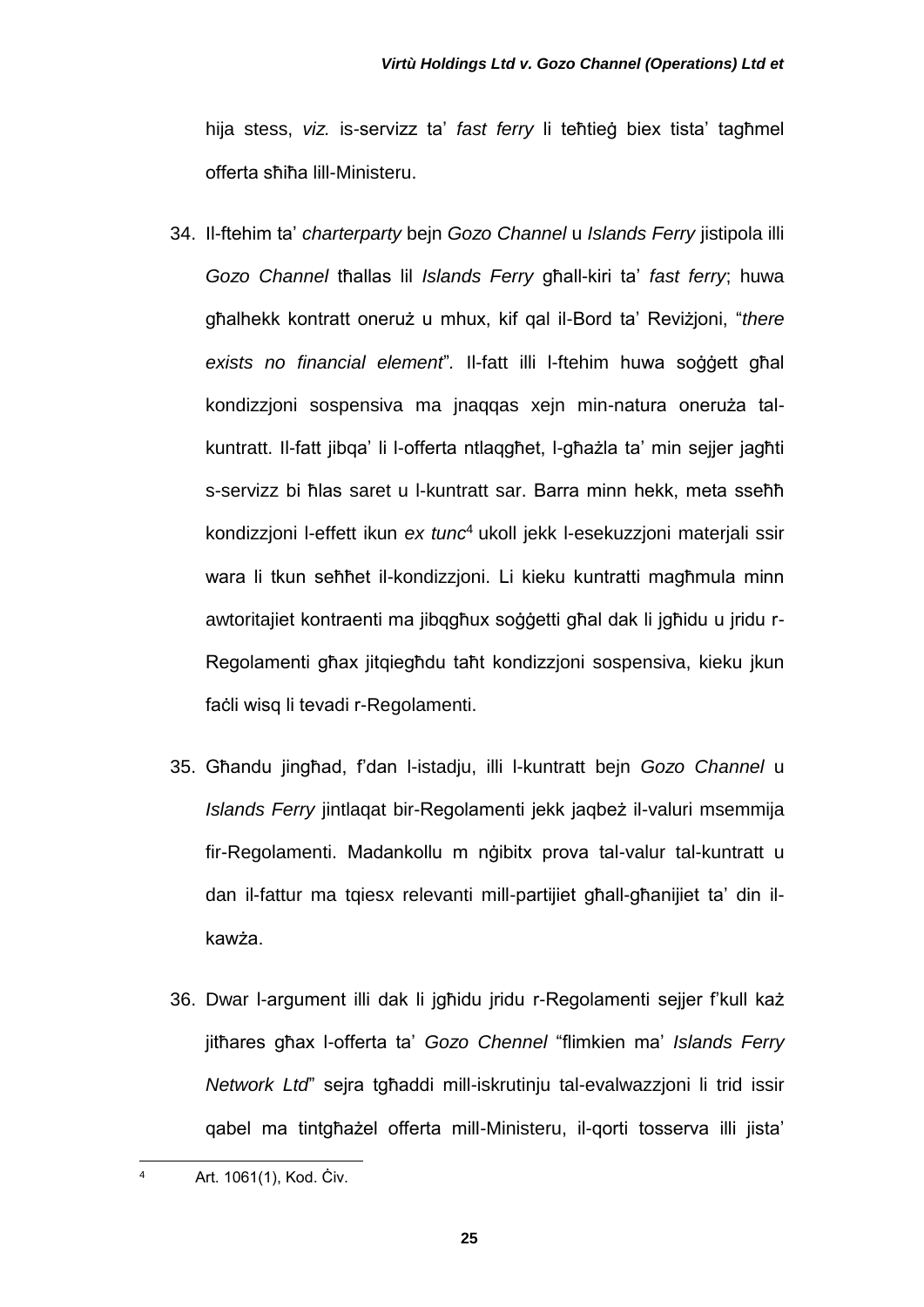jagħti l-każ illi l-offerta li *Gozo Channel* tagħmel għas-sejħa tal-Ministeru eventwalment tintgħażel għax, globalment, tkun l-aħjar waħda; dan ma jfissirx iżda li komponent wieħed tal-offerta – dak għal *fast ferry* – ma setax ikun aħjar u aktar vantaġġjuż għal *Gozo Channel*  u, eventwalment, ukoll għall-Ministeru li kieku *Gozo Channel* għażlet lil ħaddieħor flok *Islands Ferry* biex jagħtiha dak is-servizz biex imbagħad hi tkun tista' tagħti servizz sħiħ lill-Ministeru.

37. *Gozo Channel* tistrieħ ukoll fuq is-sentenza tal-Qorti tal-Ġustizzja tal-Unjoni Ewropea fil-każ ta' Mehiläinen Oy, partikolarment dak li jingħad fil-para. 33:

> »33. … … … għandu jiġi osservat li l-istabbiliment, min-naħa ta' awtorità kontraenti u operatur ekonomiku privat, ta' impriża komuni ma jaqax, bħala tali, taħt il-kamp ta' applikazzjoni tad-Direttiva 2004/18. Barra minn hekk dan il-fatt huwa mfakkar fill-punt 66 tal-*Green Paper* tal-Kummissjoni dwar sħubijiet bejn is-settur pubbliku u l-privat u d-dritt Komunitarju dwar kuntratti u konċessjonijiet pubblići [COM(2004) 327 finali].«

38. Mhux anqas importanti iżda huwa dak li l-qorti kompliet tgħid fil-para.

34:

»34. Madankollu għandu jiġi osservat li, kif jirriżulta mill-punt 69 ta' din il-*Green Paper*, għandu jiġi żgurat li tranżazzjoni li tinvolvi kapital ma tkunx taħbi, fir-realtà, l-għoti lil sieħeb privat ta' kuntratti li jistgħu jiġu kklassifikati bħala kuntratti pubblici jew konċessionijiet.«

39. Il-paragrafi relevanti tal-*green paper* igħidu hekk:

»66. It should also be pointed out that Community law on public contracts is not as such intended to apply to transactions involving simple capital injections by an investor in an enterprise, whether this latter be in the public or the private sector. … … …

»… … …

»69. In addition, good practice recommends ensuring that such a capital transaction does not in reality conceal the award to a private partner of contracts which might be termed public contracts, even concessions. … … …«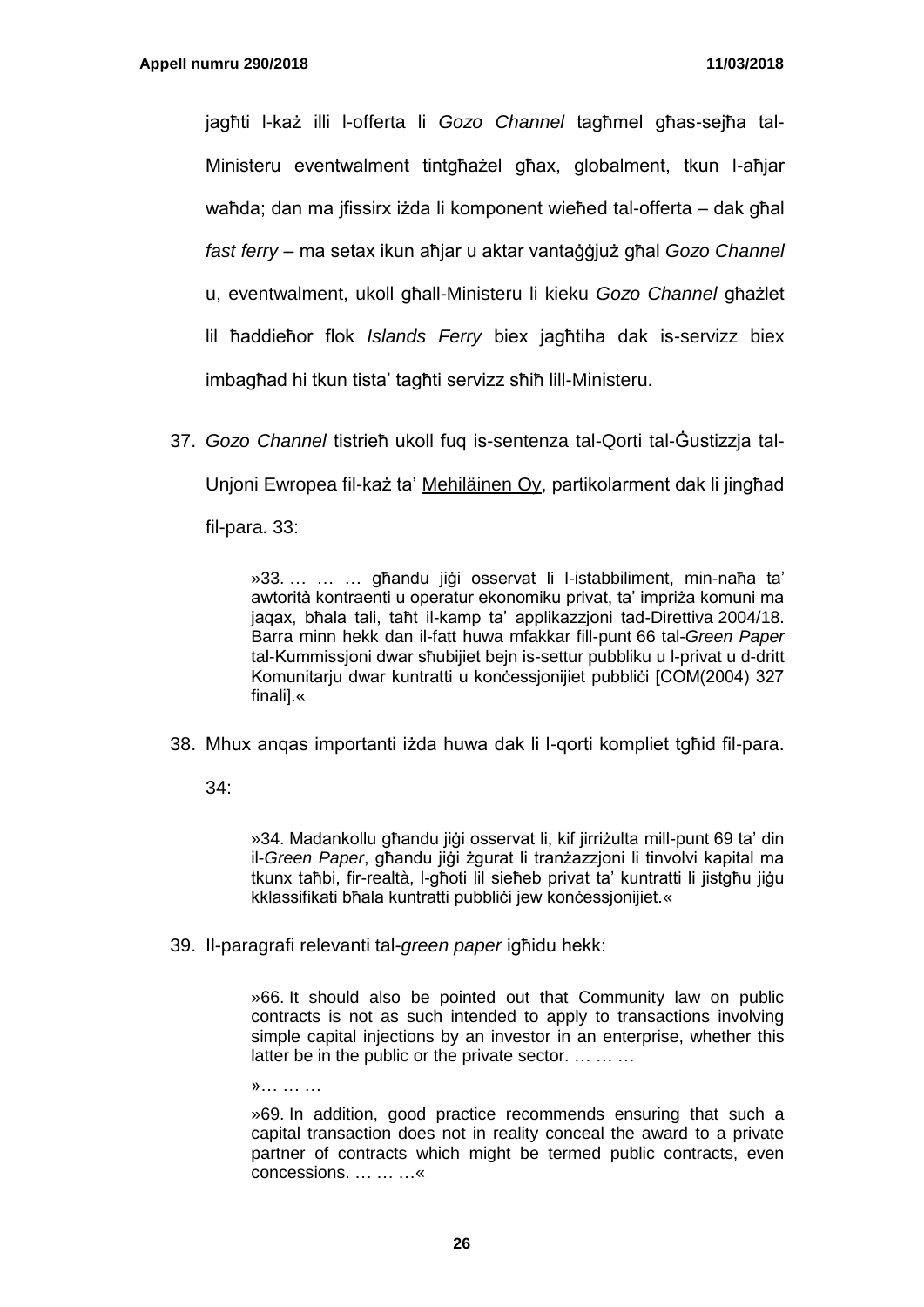- 40. Fil-każ tallum dak li għamlet *Gozo Channel* ma kienx sħubija bejnha u *Islands Ferry* biex jagħtu servizz flimkien, jew ħolqien ta' operatur ekonomiku ġdid bejniethom b'kontribut ta' kapital miż-żewġ partijiet; li sar huwa dak li effettivament sejjer ikun sub-kuntratt biex *Gozo Channel* tkun tista' tagħti s-servizz li jkun irid il-kuntratt eventwali mal-Ministeru.
- 41. Inċidentalment din hija wkoll it-tweġiba għall-argument imressaq fittweġiba ta' *Gozo Channel* għall-ewwel aggravju, u wkoll għall-ħames eċċezzjoni ta' *Islands Ferry*, illi b'dan il-mod *Gozo Channel* tiġi zvantaġġjata meta mqabbla ma' oblaturi privati. Il-qorti tosserva illi dan jista' jkun minnu, iżda huwa konsegwenza mhux tal-fatt illi *Gozo Channel* titqies awtorità kontraenti iżda għall-mod kif imxiet f'dan ilkaż, *viz*. illi fittxet illi tingħata servizz b'sub-kuntratt flok tidħol fi sħubija biex tagħmel offerta flimkien ma' ħaddieħor.
- 42. Dan l-aggravju ta' *Virtù* għalhekk jixraq illi jintlaqa', u konsegwentement għandu jintlaqa' wkoll l-ewwel aggravju ladarba dak li sar kien kuntratt pubbliku bejn *Gozo Channel* u *Islands Ferry* (bla ħsara għal dak li ngħad fuq<sup>5</sup> dwar il-valur tal-kuntratt). Għall-istess reġuni għandhom jiġu miċħuda l-ewwel tliet eċċezzjonijiet preliminari ta' *Islands Ferry*.
- 43. L-aħħar aggravju ta' *Virtù* huwa konsegwenza tat-tnejn l-oħra u jgħid hekk:

l

<sup>5</sup> Ara para. 35, *supra*.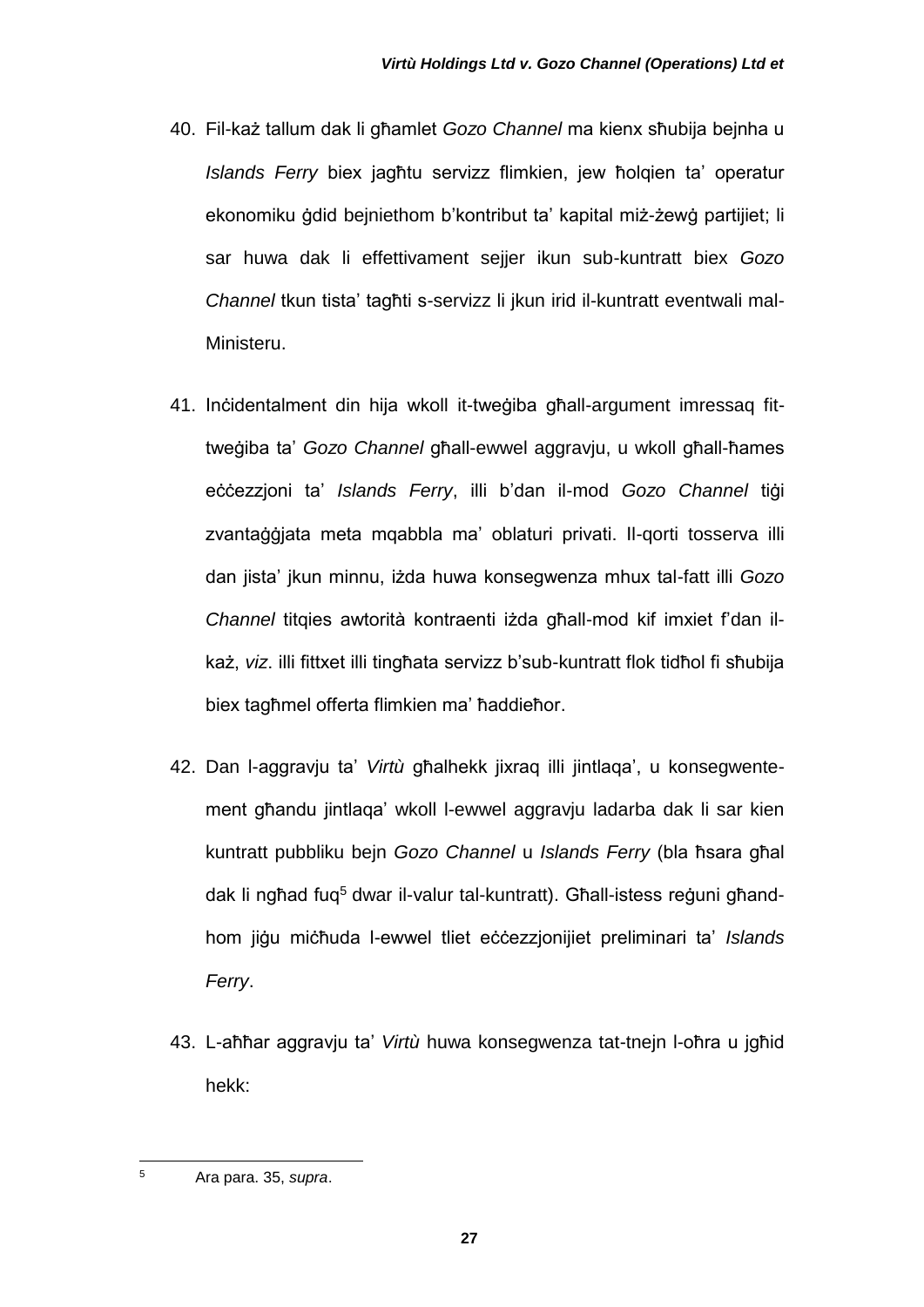»Mid-deċiżjoni tal-bord jidher ċar illi l-bord iddeċieda illi l-appellant m'għandu l-ebda rimedju quddiem il-bord fir-rigward tal-process mertu ta' dan l-appell. Jidher illi l-bord wasal għal din il-konklużjoni billi effettivament iddeċieda illi il-proċess mertu ta' dan l-appell kien jikkonsisti f'*preliminary market consultatation* li, fil-fehma tal-bord, ma jistgħux jintalbu rimedju fil-konfront tiegħu quddiem il-bord.

«*Preliminary market consultatation* huwa proċess ikkontemplat espliċitament mir-Regolamenti sabiex awtorità kontraenti li tixtieq eventwalment toħroġ sejħa, tagħmel stħarriġ dwar x'hemm fis-suq qabel ma toħroġ is-sejħa. Dwar *preliminary market consultations*, ir-Regolamenti jipprovdu kif ġej:

> »"47. (1) Qabel ma jniedu proċedura ta' akkwist, l-awtoritajiet kontraenti jistgħu jwettqu konsultazzjonijiet dwar is-suq bil-ħsieb li jitħejja l-akkwist u jiġu infurmati l-operaturi ekonomiċi dwar ilpjanijiet tagħhom dwar l-akkwist u r-rekwiżiti.

»Huwa evidenti, għalhekk, illi *preliminary market consultation* vera u proprja huwa prekursur għal-proċedura ta' akkwist. *Preliminary market consultation* vera u proprja qatt ma għandu, waħdu, jwassal għal konklużjoni ta' kuntratt ma' operatur ekonomiku. Il-bord sewwa ikkonkluda li r-Regolamenti ma jipprovudx rimedju f'każ li awtorità kontraenti toħroġ *preliminary market consultation*. Ir-Regolamenti m'għandhomx bżonn jipprovdu rimedju għas-sempliċi raġuni li *preliminary market consultation* m'għandux iwassal, waħdu, għallkonklużjoni ta' kuntratt. La *preliminary market consultation* m'għandux iwassal sabiex kuntratt jingħata lill-operatur ekonomiku wieħed flok ieħor, ir-Regolamenti m'għandhomx bżonn jipprovdu rimedji billi operatur ekonomiku m'għandux jiġi ppreġudikat bis-sempliċi pubblikazzjoni ta' *preliminary market consultation*.

»Mill-fatti li rriżultaw quddiem il-bord huwa evidenti, però, li l-process mertu ta' dan l-appell ma kienx jikkonsisti f'sempliċi *preliminary market consultation*. Ġie ampjament ppruvat illi ġie ffirmat kuntratt ta' *time charter* bejn il-*Gozo Channel* u *Islands Ferry*. Billi *preliminary market consultation* ma jistax, waħdu u mingħar sejħa sussegwenti, iwassal għall-konklużjoni ta' kuntratt, għandu jkun evidenti li l-proċess mertu ta' dan l-appell ma kienx *preliminary market consultation ai termini* tar-Regolamenti.

»Is-soċjetajiet appellati kontinwament għamlu l-argument li t-teżi tassoċjetajiet appellanti hija żbaljata għaliex l-ebda flejjes pubbliċi ma huma ser jintefqu f'dan l-istadju. Ikomplu li l-flus pubblici ser jintefqu biss meta eventwalment jingħata s-sejħa. Iżda id-domanda kruċjali hija din: meta tingħata s-sejħa u tirbħu *Gozo Channel*, *Gozo Channel* ser hi toħroġ *tender* kompetittiv u kif suppost sabiex tagħżel is-sieħeb li miegħu ser tidħol fi ftehim kummerċjali bħaċ-*charterparty*? Ir-risposta hija "Le". Jekk *Gozo Channel* tirbaħ is-sejħa, din ser takkwista sservizzi u tattwa ċ-*charterparty* li diġà daħlet fih mal-*Island Ferries* għall-prezz u konsiderazzjonijiet li ġà ġew deċiżi mingħajr dan lakkwist ma ġie regolat mir-Regolament. Dan hu l-punt. U għalhekk għal dak li jirrigwarda l-ispiża ta' flus pubblici għas-servizz li ser tagħti *Island Ferries* ma kien hemm u mhu ser ikun hemm ebda skrutinju pubbliku.

»Jingħad illi anki l-bord stess għaraf li l-proċess mertu ta' dan l-appell ma kienx *preliminary market consultation ai terimini* tar-Regolamenti.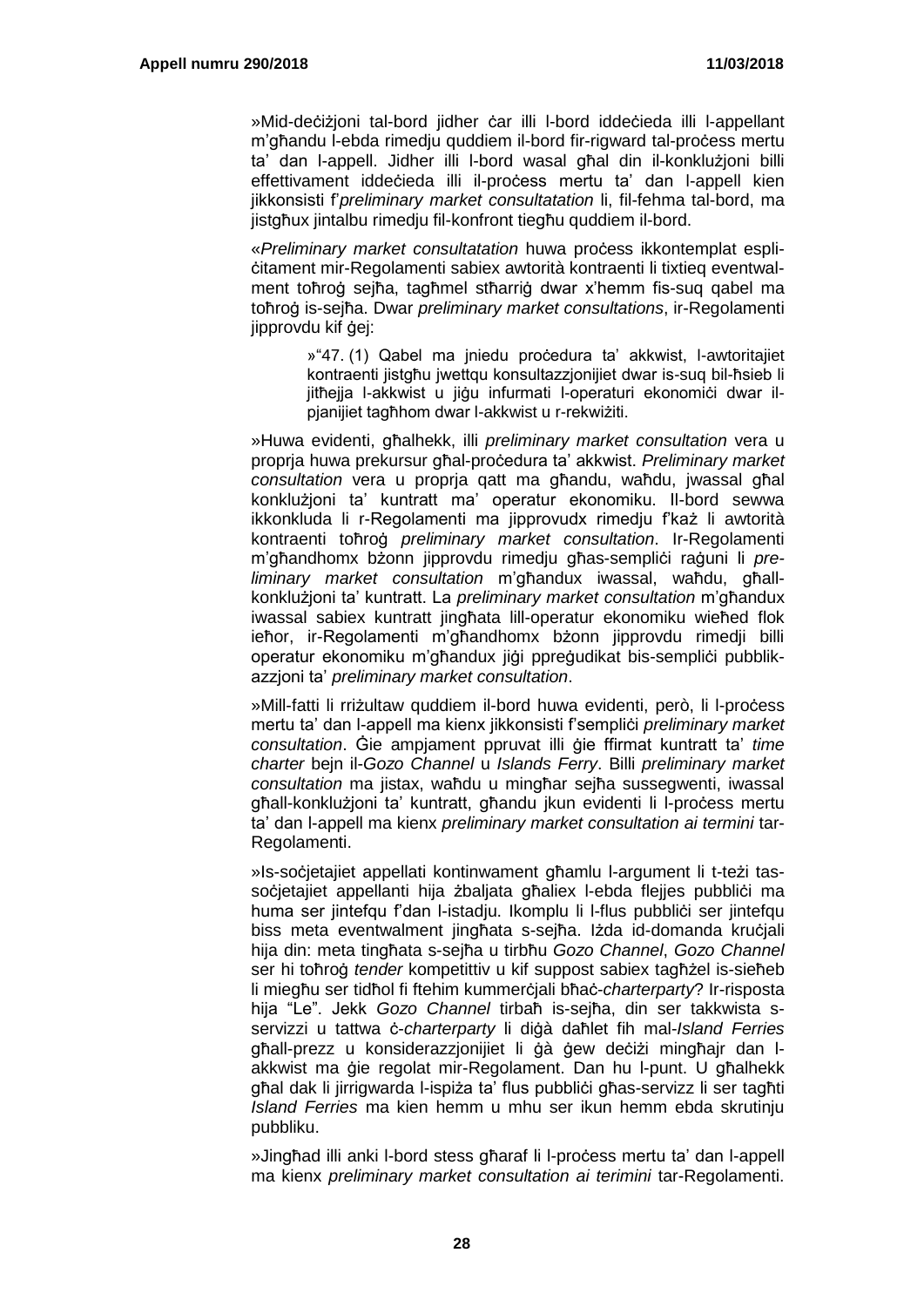Infatti, il-bord issuġġerixxa (minkejia li mhuwiex ċar għalfein) illi dan ilprocess messu ssejjaħ "*call for interest*". Iżjed 'il quddiem fid-deciżjoni il-bord ikkummenta illi dan il-*preliminary market consultation* "*was inappropriately designated as such*". Minkejja dan, il-bord xorta ikkonkluda billi fid-*decide* tiegħu iddeċieda illi:

> »"The Public Procurement Regulations do not provide remedies to be heard by this Board in respect of 'Preliminary Market Consultations'."

»Mhuwiex, bir-rispett kollu dovut lejn il-bord, ċar għalfejn il-bord sejjes id-deċiżjoni fuq din il-konklużjoni meta fi kliem il-bord stess dan ilproċess ma kienx *preliminary market consultation*.

»Il-verità hi li s-semplici bdil fin-nomeklatura ta' dan il-process ma huwiex ser ibiddel dak li ġara. U dak li ġara huwa ċar daqs il-kristall: awtorità kontraenti daħlet f'kuntratt pubbliku biex takkwista servizz. Ilkwistjoni li trid verament tiġi determinata hija jekk awtorità kontraenti tistax – billi ssejjah process "*preliliminary market consultation*" flok "*tender*" – taħrab l-iskrutinju tal-bord u ma ssegwix ir-Regolamenti. M'għandux għalfejn jiġi enfażizzat iżżejjed illi kieku jista' jsir hekk dan ikun ifisser għajb kbir għall-finanzji pubbliċi, u l-infiq responsabbli ta' flus li, fl-aħħar mill-aħħar, huma ta' kulħadd. Huwa mingħajr ħjiel ta' esaġġerazzjoni jew iperbole li l-esponenti jissottometti illi d-determinazzjoni korretta ta' din il-kwistjoni hija fl-interess ta' kulħadd, jew kważi kulħadd.

»L-esponenti ma jsibx konfort – f'dak li qed jissottometti – biss fil-buon sens, iżda anki fil-liġi. Infatti, ir-Regolamenti jipprovdu illi l-bord għandu numru ta' funzjonijiet:

 $\mathcal{V}$ 

»... ... ... jidher li l-Bord iddeċieda li, effettivament, ma kellux ġurisdizzjoni sabiex jilga' t-talbiet tal-appellant billi, skond il-bord, il-process mertu ta' dan l-appell ma kienx "*public call for tenders or quotations*" u kien minflok "*preliminary market consultation*." Tenut kont illi, kif ġie muri fl-ewwel u t-tieni aggraviu, dan kien kuntratt pubbliku moghti minn awtorità kontraenti, huwa ċar illi din il-konklużjoni tal-bord kienet skorretta, u li din il-konklużjoni wasslet lill-bord sabiex jiddeċiedi, effettivament u erroneament, li ma kellux qurisdizzjoni.«

## 44. *Gozo Channel* wieġbet hekk:

»Illi l-appellata *Gozo Channel* fuq dan l-aggravju ser tirrimetti ruħha għas-savju ġudizzju ta' din l-onorabbli qorti *stante* li fil-fehma talappellata dan l-aggravju mhux ġustifikat u jista' jkun huwa biss riżultat ta' nuqqas ta' kjarezza fil-kitba tad-deċiżjoni, kif ser jiġi spjegat hawn isfel.

»Illi l-appellata *Gozo Channel* diġà spjegat fit-trattazzjoni tagħha quddiem il-bord l-isfond li fih ittieħdet id-deċiżjoni li tintuża l-proċedura tal-*preliminary market consultation*. Kif ġie spjegat aktar 'il fuq, wara studju profond tal-liġi applikabbli l-appellata *Gozo Channel* ħadet ilposizzjoni li r-Regolamenti ma japplikawx għall-għażla ta' sieħeb għallofferta tal-*RfP*. Madankollu, l-appellata *Gozo Channel* xorta xtaqet li jkun hemm xi forma ta' proċess kompettitiv, miftuħ u trasparenti sabiex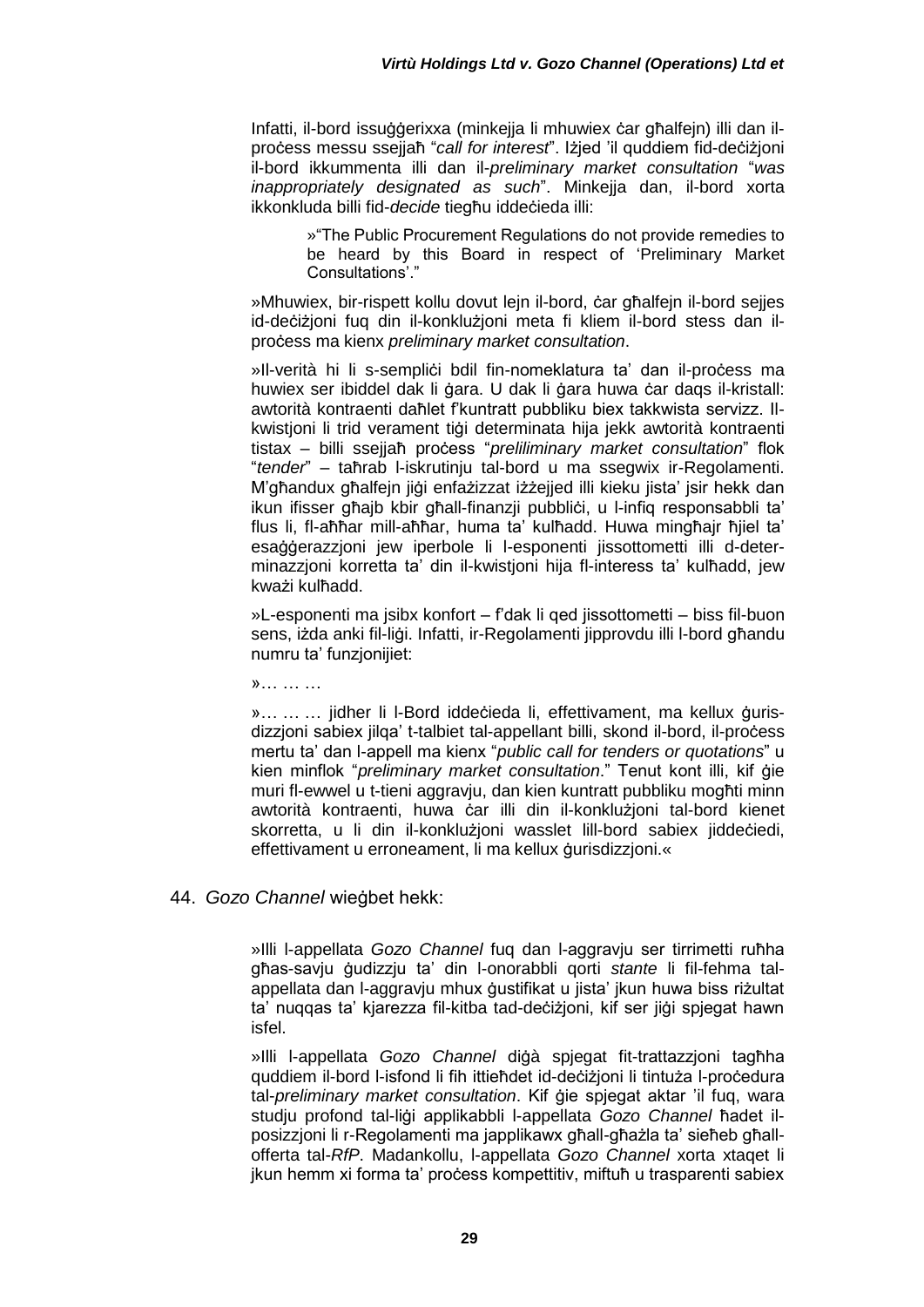l-appellata *Gozo Channel* tissieħeb ma' operatur ekonomiku li jagħmel l-aktar offerta kompetitiva – u dan minħabba l-viżjoni esklussivament industrijali u kummerċjali tal-appellata *Gozo Channel*.

»Illi għal dan il-għan l-appellata *Gozo Channel* kellha intenzjoni li toħroġ xi forma ta' *expression for interest* jew sejħa simili li kellha tkun rekalmata sew sabiex tkun mill-aktar trasparenti - però l-appellata *Gozo Channel* malajr tgħallmet li s-sistema tal-*eTenders* ma setgħetx ittella' *expression of interest* jew sejħa simili u kien fuq rakkomandazzjoni tad-Dipartiment tal-Kuntratti stess li l-appellata *Gozo Channel* marret għall-*preliminary market consultation*. In fatti għal dan il-għan lappellata *Gozo Channel* kisbet il-permess bil-miktub mid-Dipartiment tal-Kuntratti.

»Illi rrispettivament mill-forma tal-proċess, *cioè*, jekk hux *preliminary market consultation* jew *expression of interest*, jibqa' l-fatt li l-process ta' għażla ta' sieħeb mill-appellata *Gozo Channel* kien wieħed li ġie reklamat fuq l-*eTenders*, fuq gazzetti lokali u anke fuq pubblikazzjonijiet internazzjonali fl-industrija.

»Illi l-appellata *Gozo Channel* ma tikkontestax l-osservazzjoni *obiter dictum* tal-Bord segwenti:

> »"In this regard, this board opines that the invitation issued by *Gozo Channel (Operations) Limited* should have been designated as a "call for interest" to participate and not as a "preliminary market consultation".

»u aktar 'il quddiem:

»"This call for a 'preliminary market consultation', which in this board's opinion was inappropriately designated as such."

»In fatti, kif ġie spjegat fit-trattazzjoni quddiem il-bord u anke f'dan irrisposta quddiem din l-onorabbli qorti, l-għażla għall-*preliminary market consultation* kienet waħda rakkomandata mid-Dipartiment tal-Kuntratti u dejjem motivata bl-intenzjoni ġenwina tal-appellata *Gozo Channel* li l-proċess tal-għażla jkun reklamat adegwatament u għalhekk ċertament trasparenti.

»Illi fl-isfond ta' dan kollhu u anke tal-osservazzjoni magħmula millbord in *obiter* huwa evidenti li l-aggravju tal-appellanti mhux ġustifikat fis-sens li l-bord ma wasalx għad-deċiżjoni li r-Regolamenti ma jipprovdix rimedji għall-*preliminary market consultation* mhux minħabba d-diċitura tar-regolament 47 tar-Regolamenti imma għaliex lgħan tal-*preliminary market consultation* sempliċiment qatt ma kien għall-esekuzzjoni tax-xogħlijiet, il-provvista ta' prodotti jew il-provvista ta' servizzi – u għalhekk mhux akkwist pubbliku u għalhekk mhux suġġett għar-Regolamenti u r-rimedji f'dawk ir-Regolamenti.

»Illi għal dawn ir-raġunijiet l-appellata *Gozo Channel* fuq dan laggravju tirrimetti ruħha għas-savju ġudizzju ta' din l-onorabbli qorti.«

45. Il-konklużjoni tal-Bord ta' Reviżjoni li ma kellux ġurisdizzjoni – imsejsa

kif kienet fuq il-premessa li dik li għamlet *Gozo Channel* ma kinitx

sejħa għal offerti għal akkwist pubbliku – hija, fid-dawl tal-konsider-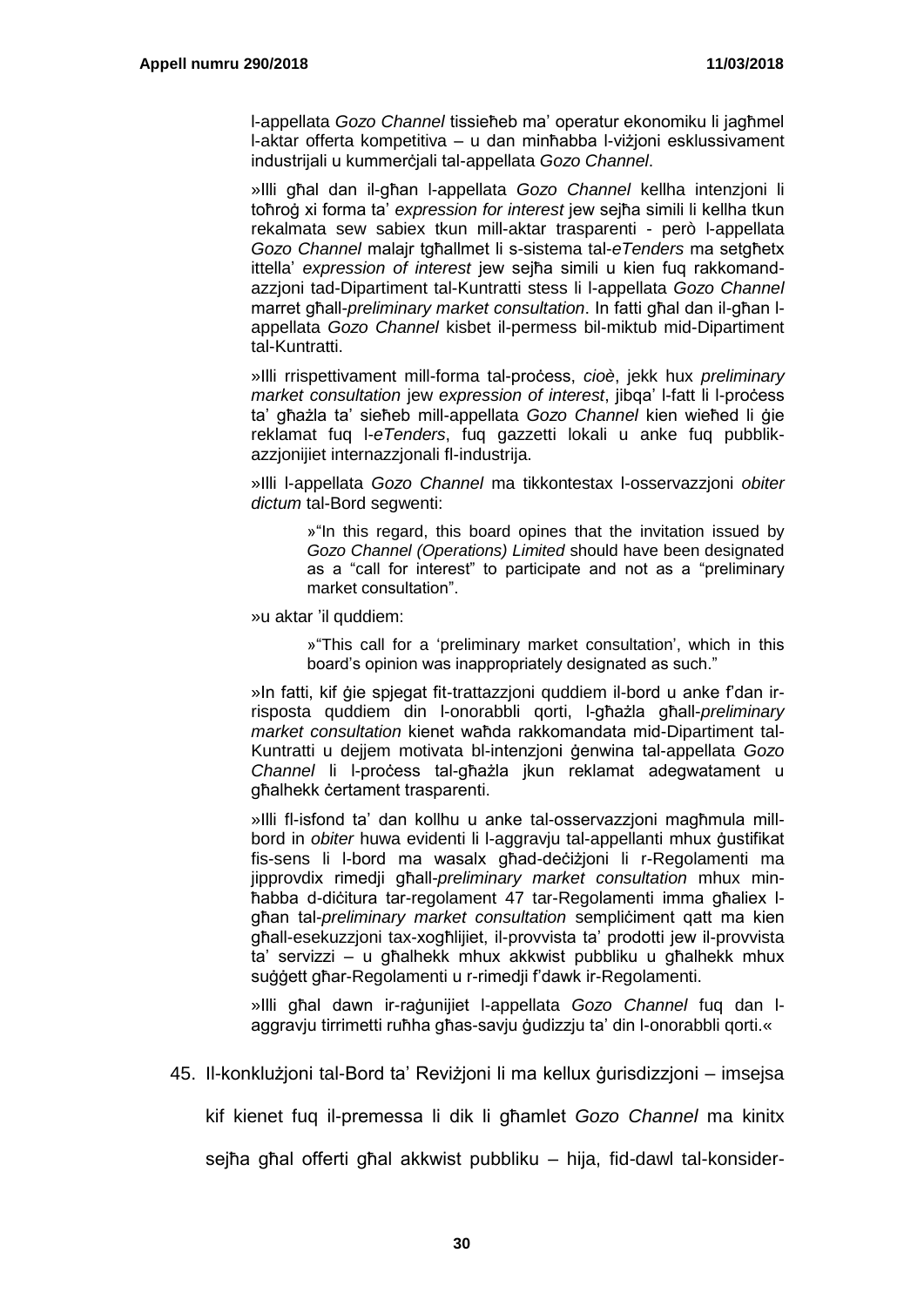azzonijiet magħmula fuq, ħażina. Dak li sar kien sejħa għal offerti għal akkwist pubbliku regolat bil-L.S. 174.04 u għalhekk soġġett għal dak li jgħidu u jridu r-Regolamenti, fosthom il-ġurisdizzjoni tal-Bord ta' Reviżjoni li jqis oġġezzjonijiet bħal dawk magħmula minn *Virtù.* B'hekk il-qorti ma hijiex qiegħda tgħid illi l-oġġezzjoni ta' *Virtù* għandha tintlaqa', iżda biss illi l-Bord ta' Reviżjoni għandu ġurisdizzjoni biex iqisha u jiddeċiedi dwarha,

46. Fadal l-aħħar osservazzjoni magħmula minn *Island Ferries*, li tgħid hekk:

> »Fl-aħħar nett, f'seduta ta' madwar tmien (8) sigħat quddiem il-bord, listess bord kellu l-opportunità u l-benefiċċju li jisma' u jeżamina birreqqa diversi xhieda li tressqu minn *Virtù* u minn *Gozo Channel*, u a bażi tal-istess xhieda u tad-disposizzjonijiet tal-liġi ċaħad fis-sħiħ loġġezzjoni ta' *Virtù*.

> »*Virtù* tinsisti tgħid li l-esponenti ma għandhiex ir-rekwiziti mitluba mill-*Gozo Channel* u li, għalhekk, l-għażla ta' *Gozo Channel* hija ħażina u għandha titwarrab.

> »Qabel xejn, f'kull istanza, *Virtù* konvenjentement tagħżel li ma ssemmix li r-rekwiżiti mitluba minn *Gozo Channel* huma fil-verità dawk mitluba f'pagna 2 tad-dokument intitolat "*Preliminary Market Consultation*". Fil-fatt, mhuwiex minnu li *Gozo Channel* talbet li s-sieħeb tagħha jissoddisfa r-rekwiziti tal-*PSO Tender* kollha. Li kieku kien hekk, allura l-irwol ta' *Gozo Channel* fil-*PSO Tender* kien ikun superfluwu. Fil-kors tas-smigħ quddiem il-bord, ix-xhieda mressqa minn *Virtù* stess, inkluż l-Inġinier Gutteridge, repetutament ikkonferma li l-proposta tal-esponenti kienet assolutament konformi ma' dawk ilpunti indikati f'paġna tnejn. L-istess xhud jikkonferma li, inizjalment, la l-esponenti iżda lanqas *Virtù* ma kienu jissoddisfaw fis-sħiħ dawn ilpunti, iżda, wara li ntalbu xi kjarifiki u rettifiki, iż-żewġ parteċipanti issoddisfaw dawn ir-rekwiżiti. Naturalment, hekk kif jikkonfermaw ixxhieda l-oħra, inkluz iċ-*chairman* ta' *Gozo Channel*, Joe Cordina, lesponenti kellha l-aktar proposta attraenti u vantaġġjuza għal *Gozo Channel*, u li biha *Gozo Channel* qieset li kienet tgawdi minn posizzjoni aħjar meta tiġi biex titfa' l-offerta tagħha fil-*PSO Tender* tal-Ministeru.

> »Proprju għalhekk, *Gozo Channel* għażlet lill-esponenti. Bħala fatt, lesponenti inizjalment kienet wriet l-interess tagħha bl-entità *Islands Ferry JV*, li kienet tikkonsisti f'*Magro Group* u *Fortina Group*, dan talahhar jinkludi żewġ kumpanniji ta' esperjenza kbira u twila fil-qasam marittimu u *cioè* l-grupp *Captain Morgan* u l-*Marsamxetto Steamferry Services*. Kien waqt il-kors tal-process imniedi minn *Gozo Channel* li l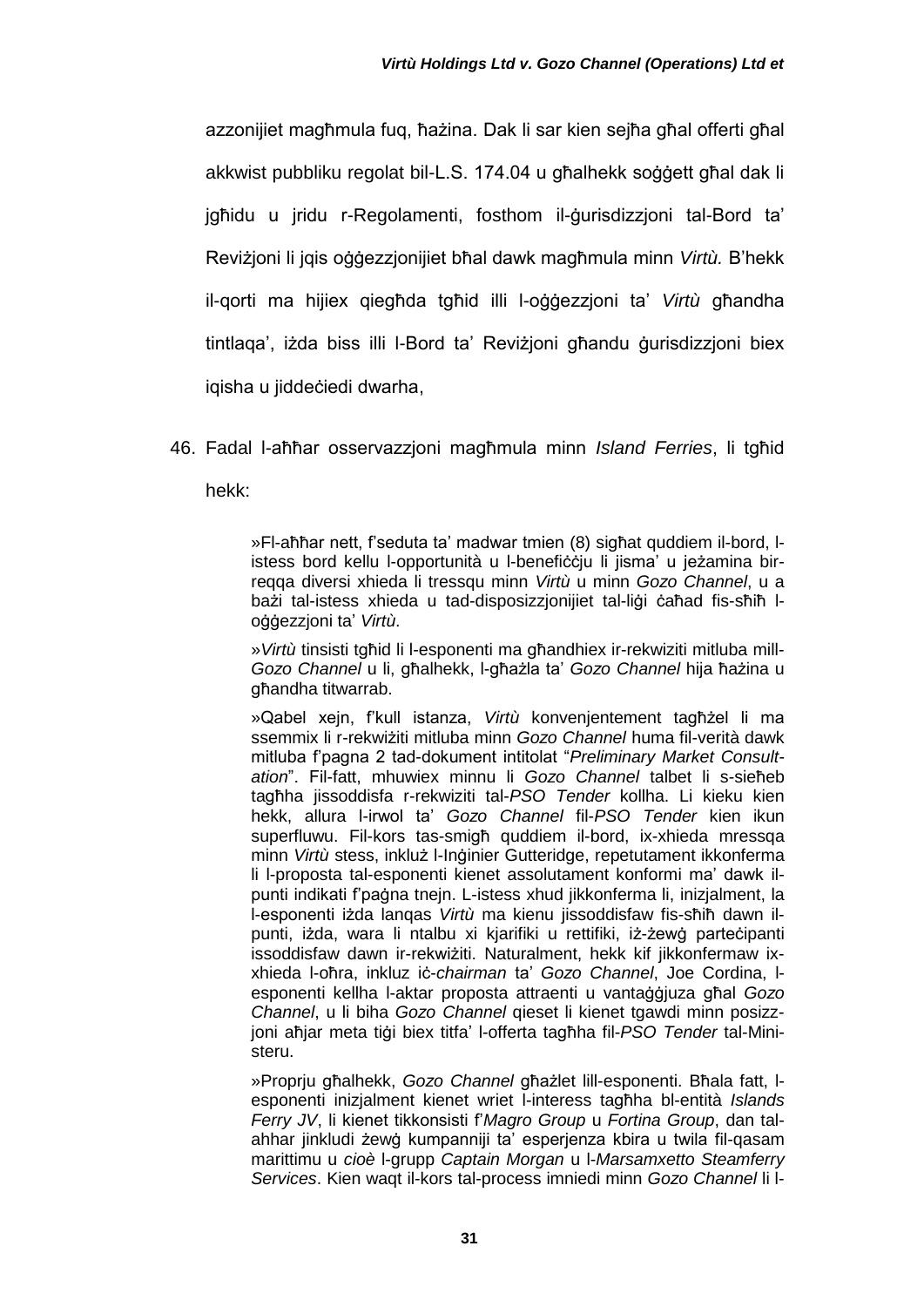istess *joint venture* gie konvertit fis-soċjetà esponenti, b'dana li żammet l-istess interess li kellha fil-*joint venture*, u konsegwentement l-istess kapaċità tal-entitatjiet li jikkostitwuha.

»Imkien fil-kors tal-proċeduri li wasslu għall-appell odjern *Virtù* ma ġiebet prova li l-esponenti ma ssoddisfatx ir-rekwiżiti mitluba mill-*Gozo Channel*. Għall-kuntrarju, ix-xhieda tal-kumitat evalwattiv kollha kkonfermaw li l-esponenti ssoddisfat dawk il-punti kollha li kienu mitluba mill-*Gozo Channel* u li, kumparata mal-*Virtù*, kienet aktar attraenti u vantaġġjuza.«

- 47. Din il-qorti ģà osservat<sup>6</sup> illi ma hijiex qiegħda tgħid illi l-oġġezzjoni li *Virtù* ressqet quddiem il-Bord ta' Reviżjoni għandha tintlaqa', iżda biss illi dak il-bord għandu ġurisdizzjoni biex iqisha u jiddeċiedi dwarha. Ilkwistjoni mqanqla f'din is-silta mit-tweġiba ta' *Islands Ferry* għalhekk għadha miftuħa u ma hijiex il-meritu tal-proċeduri quddiem din il-qorti iżda għandha titqies mill-Bord ta' Reviżjoni issa li ġie stabilit illi dan ilbord għandu ġurisdizzjoni biex jisma' l-oġġezzjoni li ressqet *Virtù*.
- 48. Għal dawn ir-raġunijiet il-qorti wara li tiċħad l-eċċezzjonijiet preliminari mressqa minn *Islands Ferry* tilqa' l-appell ta' *Virtù* u għalhekk tħassar id-deċiżjoni tal-Bord ta' Reviżjoni u tibgħat l-atti lura lill-istess bord biex iqis l-oġġezzjoni mressqa quddiemu minn *Virtù* u jiddeċiedi dwarha*.*

l <sup>6</sup> Para. 45, *supra*.